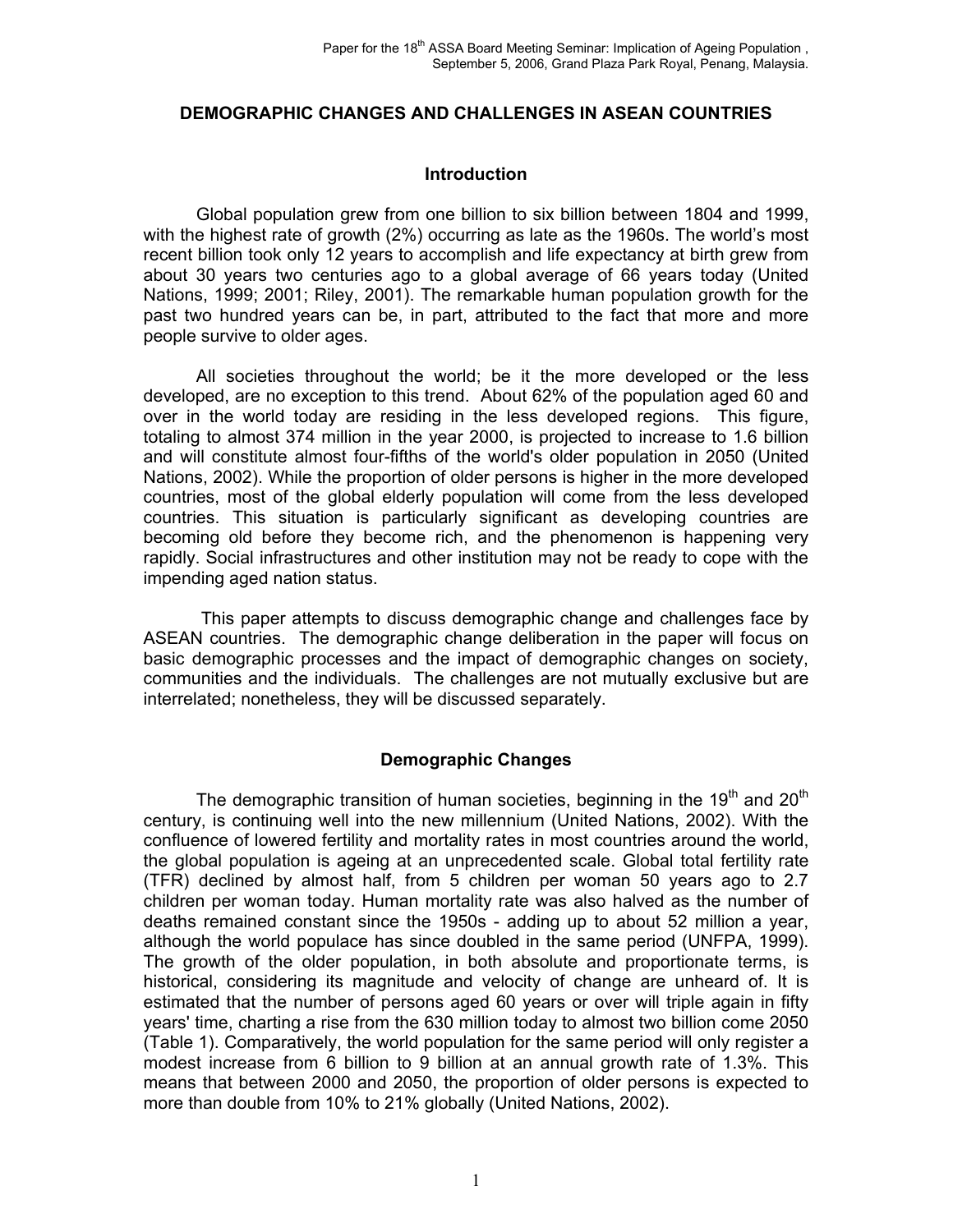# **[Table 1]**

The total population of ASEAN countries in 2005 was 558.2 million (ASEAN, 2005), making up about 8.6% of the share of the world's total population in the same year. The focus of this section is on the demographic change that is being experienced by the ASEAN member countries. The demographic situation of this region is unique in the sense that all member countries are experiencing different levels of socioeconomic development with differing socio-cultural imperatives. Nonetheless, all countries in ASEAN are experiencing demographic transition albeit at different rates and stages.

# **Demographic Transition**

Demographic transition occurs when there is a change in the population dynamics from high birth and death rates to low birth and death rates. This transition occurs concomitantly with the socioeconomic development of the country. Basically, countries will go through four stages of demographic transitions (Figure 1). In the initial stage, both birth and death rates are high, causing only slow and steady population growth. The next stage, death rates decline but birth rates remain high, resulting in faster population growth. In stage three, the birth rates begins to decline and in the forth stage, both birth and death rates are in more or less balance. In the final stage the population stabilizes and in some countries population growth may not occur (or negative growth).

# **[Figure 1]**

In the modern world, demographic transition goes through two different paths; a gradual transition without major medical breakthroughs (past demographic transition) and the present transition where the transition occurs more rapidly though major medical breakthroughs. This present trend of demographic transition is occurring in the less developed countries.

## Fertility and Mortality rates

Table 2 depicts the crude birth, crude death, crude growth and total fertility rates among ASEAN countries for the period from 2005 to 2010, using the medium variant projection based on the UN population data sheet. From the Table, it can be said that among the ASEAN countries, the birth rates varies from a low of 8.4 in Singapore to 33.0 in Lao PDR. The average crude birth rate (CBR) for ASEAN is 19.6. Four countries namely, Indonesia, Myanmar, Thailand and Vietnam are already below the ASEAN average; while five other member countries are above the average. Most of the ASEAN countries are in the later second or third stages of demographic transition. These differences may be attributed to the different levels of socioeconomic development that impinges on the preference for smaller family size among the populations.

# **[Table 2]**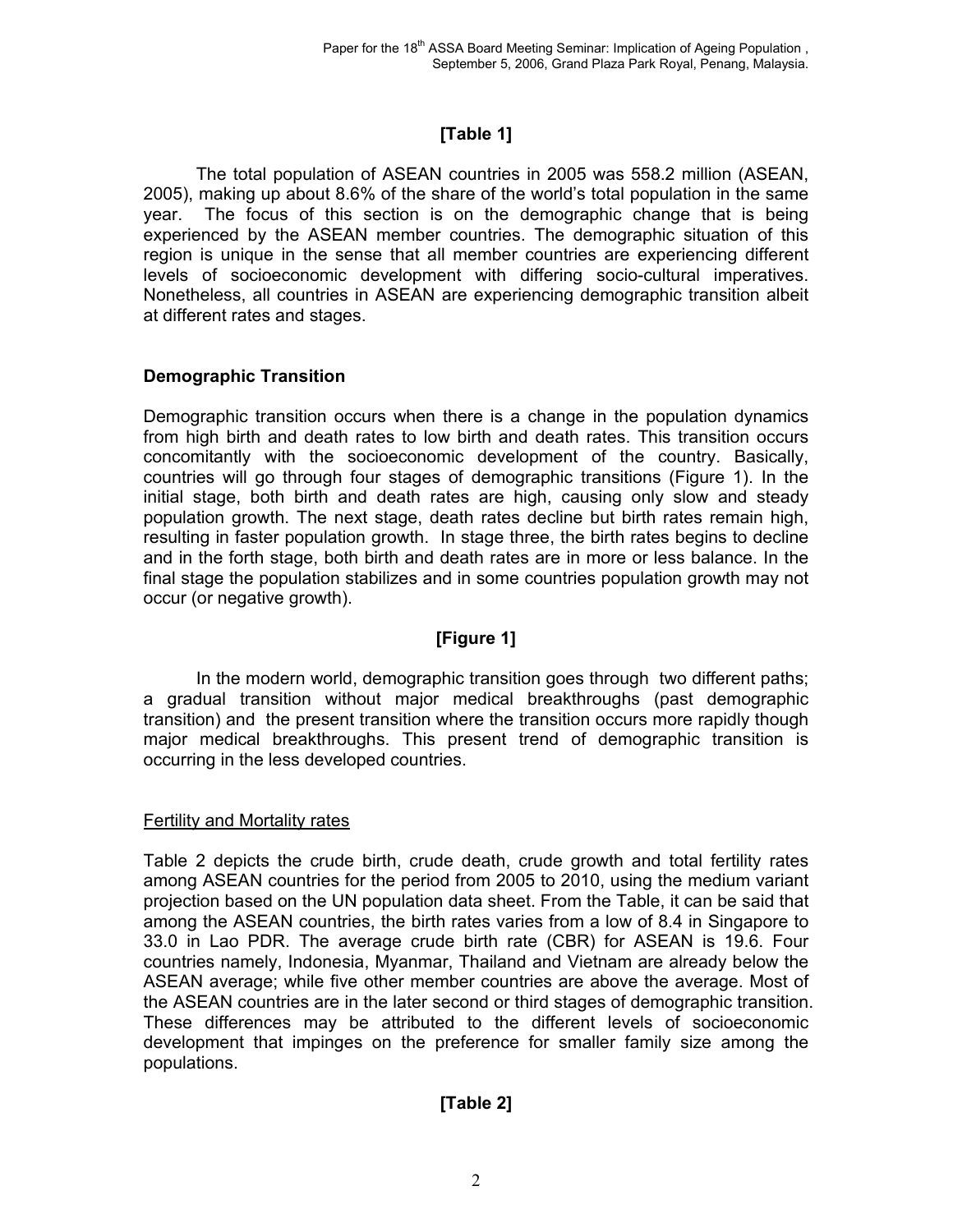Crude death rates (CDR) reflect the health delivery services provided by the government of its citizens and may also signal the accessibility of service to its target population. The average crude death rate for ASEAN is 6.8. Lao PDR (11.3), Cambodia (10.1), Myanmar (9.3), Thailand (7.2) and Indonesia (7.1) are above average, while all other countries are below average. The difference in birth and death rate is shown in the population growth rates of the individual member countries. There is a marked variance in the growth rates among the countries. Population growth is smallest in Singapore with just 2.9 and largest in Lao PDR with 21.9.

Within the five year period, the average total fertility rate (TFR) for ASEAN countries is 2.31. This value is only slightly higher than the replacement level of 2.1 per women where the TFR for Vietnam are projected to fall below replacement levels within the next five years, joining Singapore and Thailand. The population policy adopted by some of these countries and it's successfully implementation resulted in drastic changes of the average family size and thus affecting population growth. The fertility level has important socioeconomic implications to the countries.

A more detailed analysis of the crude birth and death rates by country are presented in Figure 2 and Figure 3. The patterns of decline in birth and death rates for ASEAN showed a gradual drop for both rates. The birth and death rates are seen to merge closer together in the period between 2045 and 2050. The average rates reflected in the figure masked the different patterns experienced by the individual countries. In Malaysia, the birth rate took a steep decline between the years 1965 to 1980 with a baby boom occurring between the years 1980 to 1985, and declining steadily after 1985. In Brunei, the pattern of birth and death rates are gradual, although there were slight growth spurts between 1980-85 and 1990-1995 periods.

## **[Figure 2]**

More pronounced patterns of birth and death rates are noted in Cambodia, Singapore and Thailand. In Cambodia there were sharp increase and decrease in both birth and death rates. Sharp increase in death rate peaked in the mid 1970s. Similarly, there were sharp increase and decrease in birth rates reported between 1975 and1985. This may be attributed to the war and post-war experiences in the country. In Singapore, the pattern of rapid fertility decline is noted since the late 1950s till the 1970s, and another sharp fall occurred again in the 1990s to 2000s. Furthermore, the crude death rate displayed an upward trend and will surpass the crude birth rate for the period between 2025 and 2030. The confluence of death and birth rates indicate zero population growth in the island state and negative growth is expected soon after 2030. Similarly for Thailand, there was a sharp decline in fertility from the mid 1960s to 1990s. Zero population growth will occur between 2040 and 2045 and negative growth will occur thereafter. Myanmar, Indonesia and Vietnam are projected to experience small population growth between the years 2045-2050.

## **[Figure 3]**

Crude birth and death rates may also differ amongst the different ethnic groups or by urban rural locations within the ASEAN countries; as such they age at different rates. Data is not available to deliberate on the issue for all ASEAN countries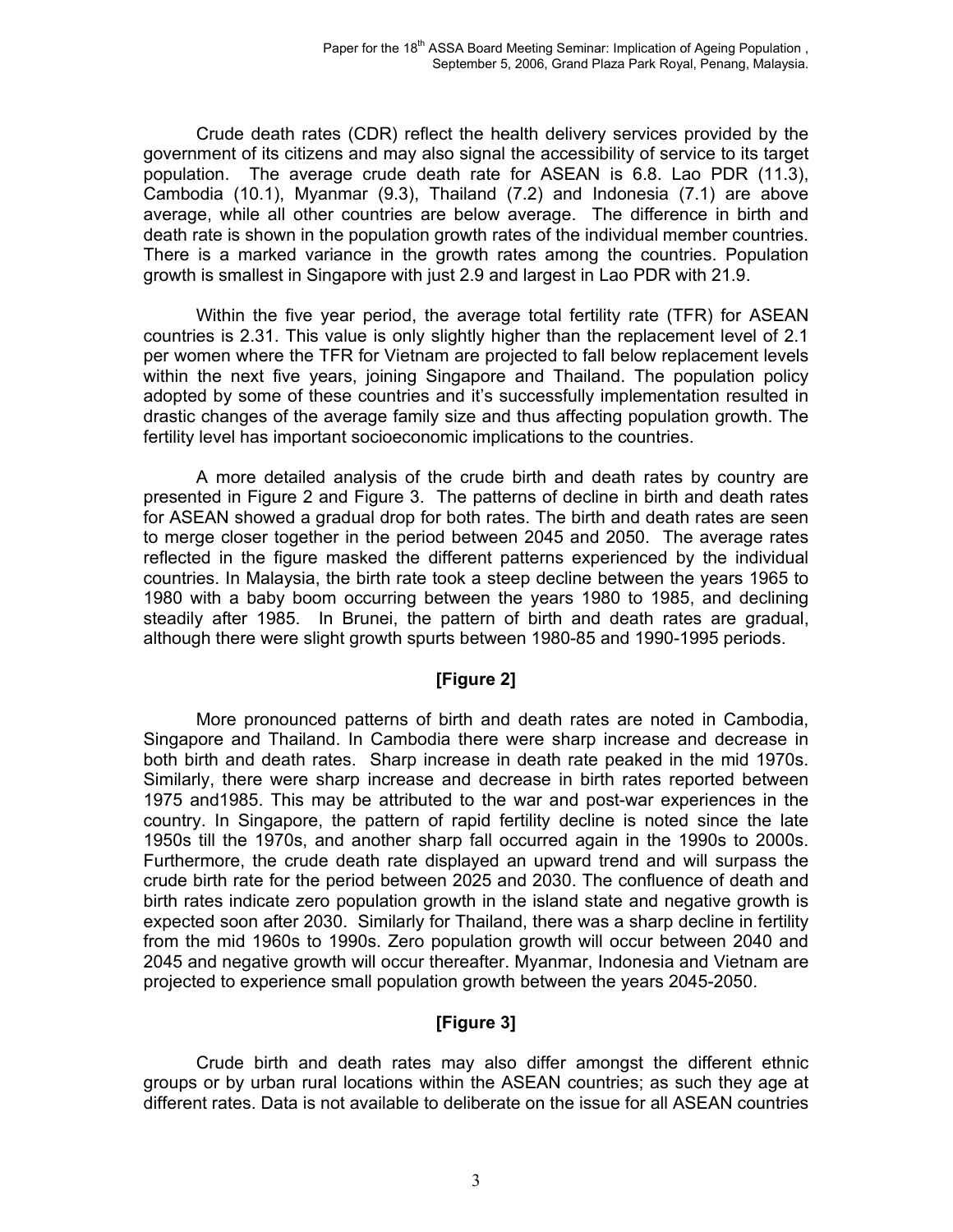but it is suffice to illustrate the point by using the Malaysian situation. Figure 4 demonstrate the case for Malaysia where the three major ethnic groups showed different patterns in birth and death rates. The birth rates are lowest amongst the ethnic Chinese Malaysians, followed by ethnic Indians and Malays. Sharp decline in birth rates were noted for all Malaysians after 1998. On the other hand, the trend in death rates did not generally show a significant difference between the ethnic groups.

# **[Figure 4]**

## Total Fertility Rates

The birth rates discussed above is further explored in Figure 5. ASEAN countries recorded an average of more than five children per women during the 1950's. All countries registered a decline in total fertility between 1960 and 1965 with the exception of Vietnam which reported an increase in TFR in the same period. Singapore recorded sharp decline in TFR as early as 1960's and recorded a TFR of less than 2.1 in the 1980s. The TFR showed a slight increase between 1990 and 1995 and dropped again from 1995 onwards. Cambodia showed a marked increase in TFR between 1975 and 1980, from less than 5 children per women to 6.7 children per women respectively, reversing the sharp decline during the unusual period of political turmoil. The TFR reflect the availability of children in the family and this will affect the family structure and the support the family will receive in terms of care in later life.

# **[Figure 5]**

The socio-economic development of a nation influenced the number of marriages and age at marriage, use of contraceptives, as well as other determinants of population growth (NPFDB, 1999). Total fertility rate in the South-east Asian region is moderate, with an average number of 2.4 children being born to a woman in 2004. This is a far cry from the regional fertility rate of 5.95 recorded 50 years ago. United Nations medium variant projections estimated that the total fertility rate for the Southeast Asian region will further decrease to 1.86 for the 2045 to 2050 period (United Nations, 2002). Similarly, crude death rate fell from 23.3 deaths per thousand of population in the 1950 to 1955 period to 7.2 per thousand of population between the 2000 and 2005 period.

#### Life Expectancy

With the reduction in mortality rates, thanks to better health care facilities and basic sanitary practices, many Asians are living longer than before. There is, at present, a 20-year gap or more in terms of life expectancy at birth between some of the member states (e.g. Singapore vs. Lao PDR). In less developed countries such as Cambodia, and Laos PDR, a much lower life expectancy at birth for both males and females is recorded when compared to the other more developed ASEAN member states. Demographic differences within the region are mostly expected as different levels of development would yield dissimilar demographic results. In addition, past history of armed conflict (e.g. Cambodia) are useful in explaining huge movements in life expectancy at birth (Figure 6). Similar to the patterns of longevity in other regions however, is the longer life expectancy enjoyed by women when compared to men.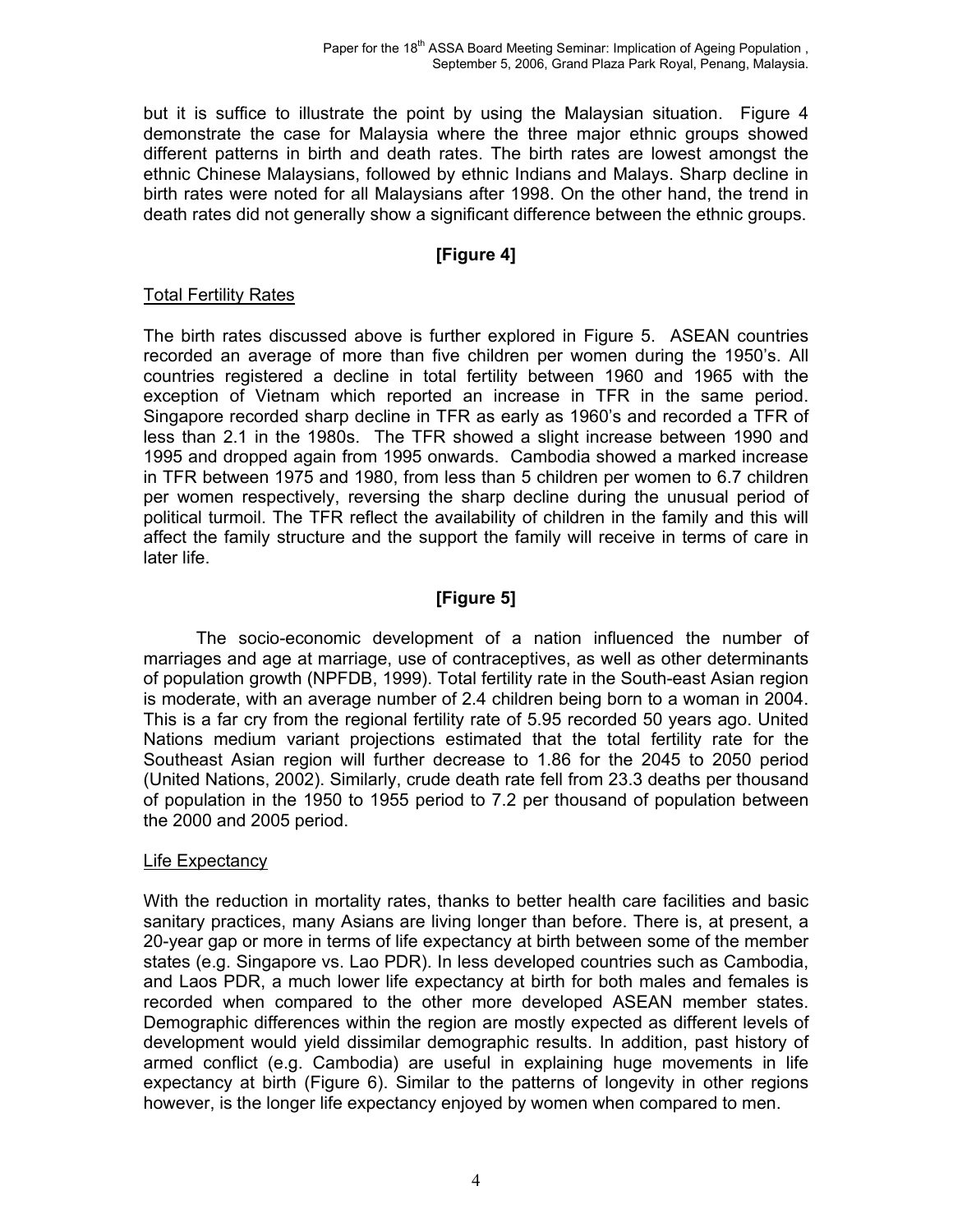# **[Figure 6]**

## **Migration**

Table 3 shows the net migration rate (per 1000 population) for ASEAN countries, the difference of immigrants and emigrants in a period of time. The pattern reflected movements of international labour where countries such as Philippines, Indonesia, Vietnam, Thailand and Laos PDR have more of its people leaving the country than entering it. Border control and lack of labour mobility in Myanmar resulted in little population movement. The influx of foreign labour and professionals into Singapore and Malaysia has contributed to a positive net migration rate, especially for the former. The impact of migration on the ASEAN countries' population is mostly temporal as it is considered an economic measure to meet human resource needs. There are issues with employment security and benefits coverage due to the lack of bilateral agreements between host and home countries. However, the long term impact of migration on the population can change with more liberal immigration policies and better monitoring of international labour movement.

# **[Table 3]**

## **Economically Active Population**

The female labour force participation is low in most ASEAN countries and this implies a lack of involvement in the formal sectors. As a consequence, women in these countries lack income security in old age and are dependent on other family members. The increasing labour force participation rate among women in ASEAN countries will bring new changes to the family. Table 4 shows the economically active population (labour force) by five-year age groups in ASEAN countries in 2005. It is shown that the the labour force participation rate declines rapidly in the older ages after 60 and 65 years.

# **[Table 4]**

## **Population Age Structure**

## Proportion of older persons

According to United Nations, the Southeast Asia region was projected to record a 15% hike in its proportion of older persons from 7% in 2002 to 22% in 2050 (UN, 2002). The absolute number of older persons in South-Eastern Asia had grown by almost 250% since 1950, charting a meteoric rise from 10.7 million to 37.3 million in 2000. Come 2050, the figure is expected to reach a new high of 176 million, making a further 370% increase. As stated earlier, ageing trends among ASEAN countries are not dissimilar to the aging phenomenon elsewhere as increased life expectancy and lowered fertility rates were largely responsible for the shift in population demographics. As it is, some member countries are beginning to approach or have already fallen below replacement levels of fertility. With a high projected growth for persons age 60 years and over in the coming half of the century, ASEAN countries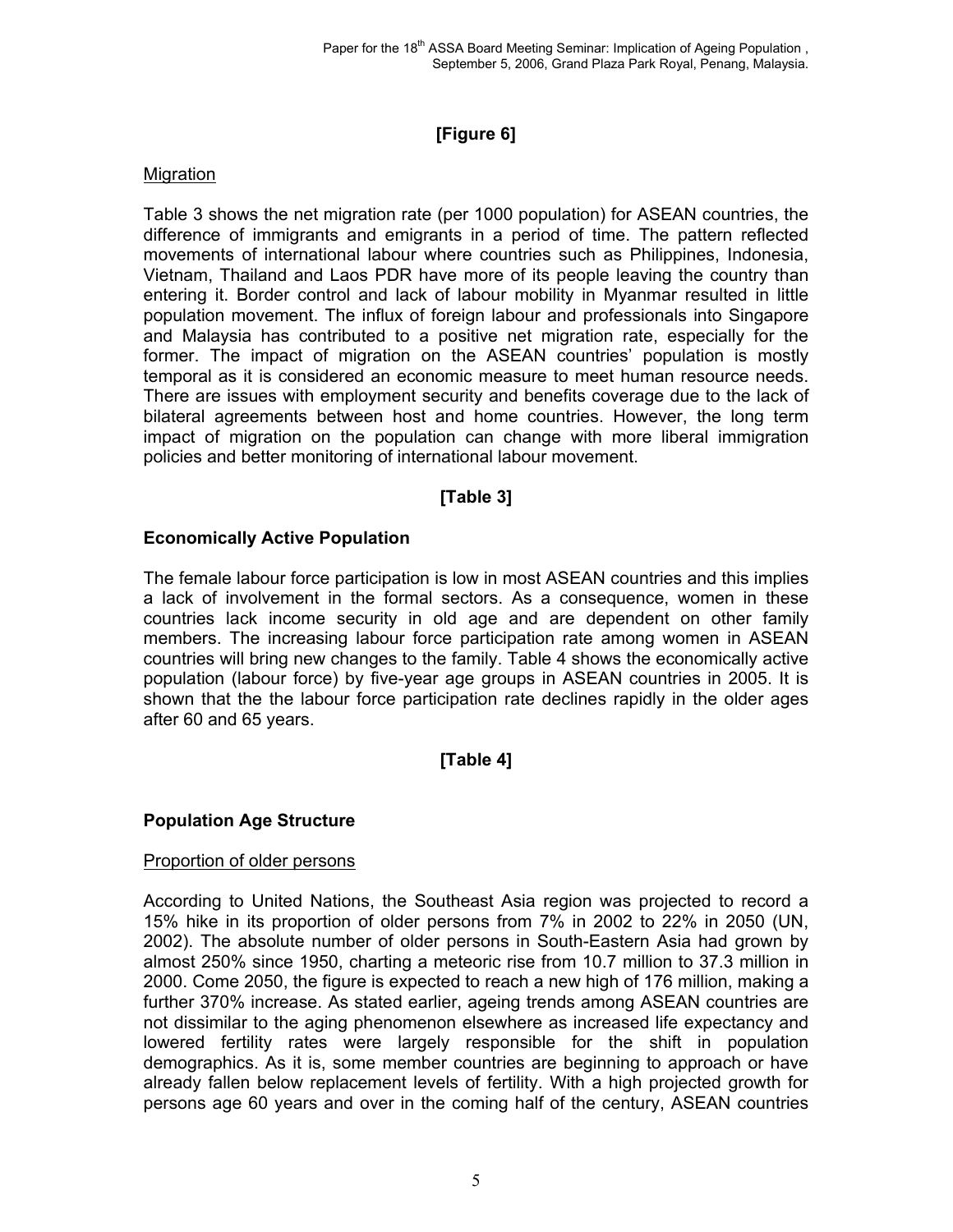are ageing exponentially - raising greater demands for health care and old age security.

# **[Table 5]**

Table 5 shows a decreasing trend of the young population is all ASEAN countries and the increasing trend of aged population. More than 50% of the population in ASEAN is comprised of the economically productive age of 15 to 64 years in 1980.

The proportion of older persons in the country is (whether of 60 years and over or 65 years and over in age) in the population is another indicator of ageing. According to Cowgill and Holmes (1970), categorization of the population as "young", "youthful", "mature" and "aged" is dependent on the proportion of older persons aged 65 and over in a country. Chen and Jones (1989) modified Cowgill and Holmes's classification to arrive at an indicator for the level of population ageing among Southeast Asian countries using the proportion of older persons aged 60 years or over. A country is considered "young" when the proportion of older persons in the total population is less than 6%. Likewise, a "youthful" (6% to 10%), "mature" (11% to 14%) or "aged" (15% and over) society is determined accordingly. From Figure 7 and 8, it is evident that most of the ASEAN member countries belong to the "young" or "youthful" group. The only "mature" South-eastern Asian nation today is Singapore where 10.6% of its population is made up of the elderly. This is followed by Thailand (8.1%), Indonesia (7.6%), Vietnam (7.5%), Myanmar (6.8%) and Malaysia (6.6%). Malaysia itself will achieve "aged" nation status when its proportion of older persons (60+) reaches 15% in 2030. The lowest percentage of older persons is recorded in Cambodia at 4.4%. Currently, Singapore has the second highest proportion of elderly population in Asia after Japan (Chan, 1997).

# **[Figure 7]**

## **[Figure 8]**

#### Ageing Index

For demographers, the ageing index is a common method used to indicate the level of ageing in a given population. Population with aged-child ratios under the value of 15 is describe as "young", population with aged ratio of over 30 is considered "old" and the value in between is described as "intermediate" (Stockwell, 1976). In Singapore, for example, there is one elderly to every two children in the Republic today. Countries like Singapore (48.3), Thailand (30.5), Indonesia (24.7), Vietnam (22.4), Myanmar (20.5) and Malaysia (19.3) have low fertility rates and this resulted in a more pronounced ageing effect among these countries. The ratio of people aged 60 years or over to children younger than 15, or the ageing index, in ASEAN is set to triple from 22.1 per hundred children in 2000 to 110.7 per hundred children in 2050 (United Nations, 2002). From Table 5, this means that there will be older persons than children in the ASEAN region for the next half of the century.

Consequently, the age structure becomes top heavy as birth rates fall and more and more countries age faster than it can replenish its young. The population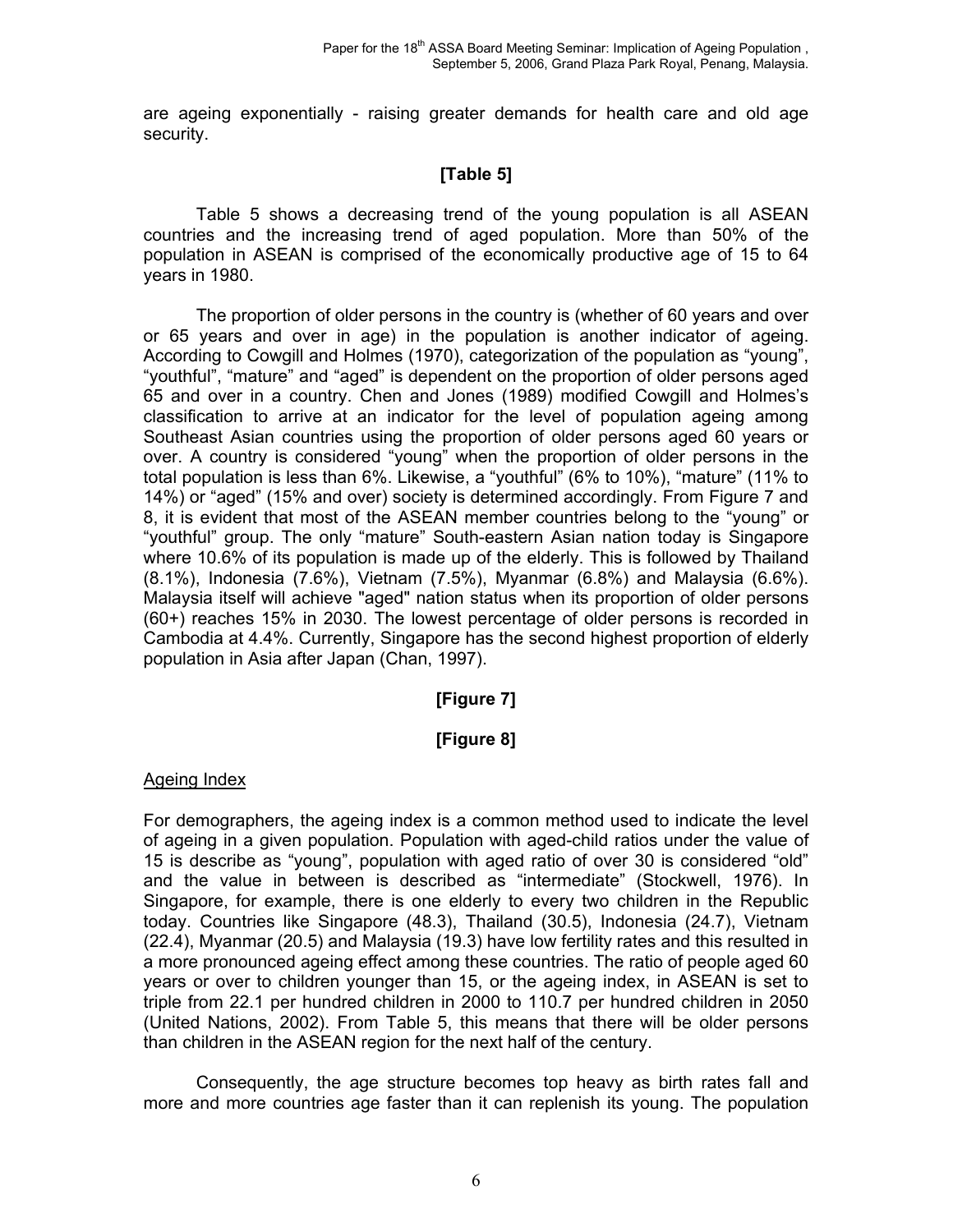pyramids depict the distribution of the national population by sex and age group in the respective countries in 2000 and 2050. Most of the population pyramid are still considered expansive or with stable growth in the year 2000 (except Singapore and Thailand) but the trends will soon change to one that of stationary as the pyramid base gets narrower and tapering off at the older ages. It is evident that the demographic situation in the ASEAN countries is leaning towards population ageing and shrinking in terms of the younger population.

#### Median age

Median is an indicator that depicts the "younging" or "ageing" of the population. The median age for ASEAN countries did not vary much. Countries that recorded median age below 20 years old is considered a young. In 1980, all countries except Brunei and Singapore reported median age of more than 20 year old (Table 5). However, in 2000, only Cambodia and Loa PDR recorded below 20 years old. Countries with median age between 20-29 year old is considered as intermediate and countries with median age above 30 is considered as old. In 2000, only Singapore has an aged population.

Most of the ASEAN countries are currently in the intermediate range (20-29 years old), with the notable exception of Singapore which recorded a median age of 34.5. In 2000, the only three "young" populations in the region consist of Cambodia, Lao PDR and East Timor. Contrary in 2020, six out of 10 countries will be an aged nation. This indicates that ageing is just round the corner for ASEAN countries and preparation needs to be developed to handle the prospect of population ageing. The median age for the South-east Asian region is expected to rise from 24.0 years in 2000 to 37.9 years in 2050.

## **[Table 6]**

#### Age sex ratio

The age sex ratio becomes skewed in later ages as shown in Table 7. Due to the longer life expectancy of women, there are more female elderly in ASEAN countries and this trend is expected to continue. The bigger issue is the dependency of a generation of older women who are also more likely to be widowed than older men at the same age.

## **[Table 7]**

#### Dependency ratios

The total and aged dependency ratios would be able to illustrate the kind of economic strain of the new generations on the productive population. Although the older population disengages (voluntary or involuntary) from formal employment, there has to be initiatives to keep them active and productive in order to maintain a good quality of life.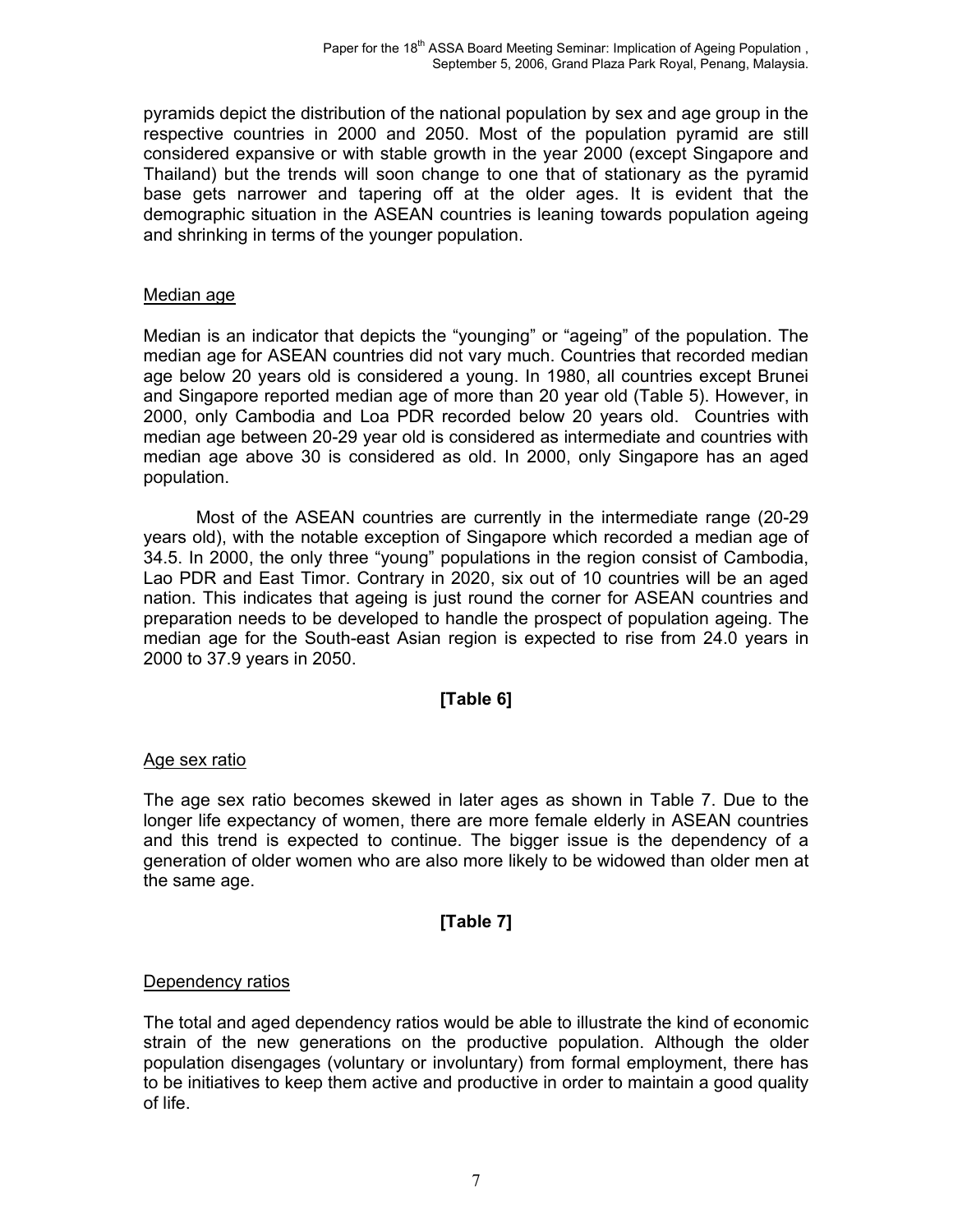#### Age sex pyramid

As shown by the population pyramid in Figure 9 and 10, the increase in the older population over the next 50 years is expected. Many ASEAN countries now have a triangular population distribution but some are already showing signs of a narrowing base. With lower fertility levels, many countries in the region will experience population ageing.

# **[Figure 9]**

# **[Figure 10]**

In summary, the demographic data presented above provided the background to current and impending challenges pose by population ageing in ASEAN countries. The difference in timing and speed of ageing, the proportion and absolute number of aged, the ethnic, gender and level of development present complex issues that makes The policies and program initiated and the reaction to population ageing depend on many factors such as social, economic, cultural as well as political leadership.

# **Challenges of Demographic Change**

This section will discuss on the general challenges faced by ASEAN countries concomitant to the demographic change experienced by member countries. All ASEAN member countries are not welfare state countries as such the government adopts both market driven alternatives and interventionist approach in dealing with development issues. The social engineering approach has been successfully adopted in selected countries to cater for the socioeconomic development.

## **Approach to Impending Ageing**

The demographic change experienced by the countries of the world have prompted social and economic thinkers to debate on the influence of population change on economic growth and development. Disagreements on the relationship between population changes on economic growth have resulted in three broad areas of arguments, namely population change restricts, promotes and is independent of economic growth (Bloom, Canning, and Sevilla, 2003). Further, Hermalin (2000) provided a useful perspective in thinking about population ageing in Asia due to the changes in demographic trends, the massive and concomitant socio-economic changes in the region as well as the level of awareness and determination of the policymakers. He stated that the different views on population ageing, seen either as a problem, challenge or an opportunity resulted in different presentations of the issue.

Countries that adopt ageing as a problem will handle ageing issues from using welfare based perspective. Programmes developed will be mean tested and only a minority of the aged will qualify for such programmes.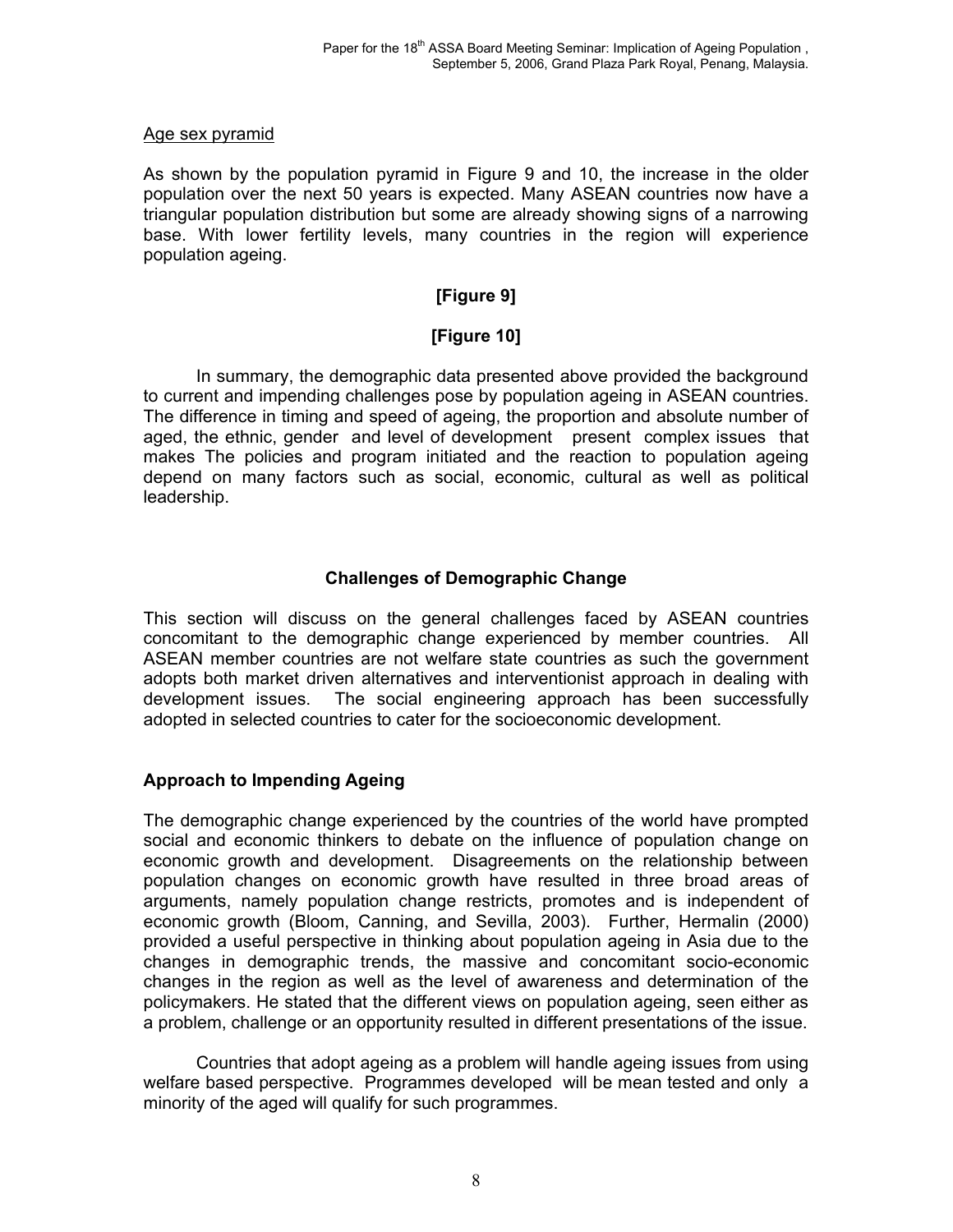On the other hand, the Madrid International Plan of Action on Ageing adopted during the Second World Assembly on Ageing recommended three priority areas for governments to adopt, that is, older person and development, advancing health and wellbeing into old age, and ensuring enabling and supportive environments. These recommendations promote active and productive ageing.

# **Speed of Ageing**

At present, it must be acknowledged that population ageing issues are not the priority of most ASEAN governments, with the probable exception of Singapore and Thailand. There is, for certain, a crisis to the "interim generation" of older persons in Asia and the Pacific who are caught in the Teutonic shift of societal, political, economical and environmental change (ESCAP, 2002). Like many other developing countries, the rapidity of the ageing process threatens to derail the prosperity boom of the Southeast Asian countries. Not only are the societies in the region are taking less time to make the demographic transition from "young" to "old", but it is also happening at a much lower development level than the developed nations. These countries possess fewer resources compared to their developed counterparts and in turn, will have lesser options in addressing the impacts of population ageing.

As an illustration, we can compare the GDP per capita between Malaysia and Myanmar. Both countries are ageing at more or less a fairly similar rate (Table 3). However, note that the older population in Myanmar is twice Malaysia's size, and yet the GDP per capita in Myanmar (USD 179) is only a fraction of that in Malaysia (USD 4,175). The same population ageing at lower levels of development is evident in Thailand, Vietnam and Indonesia.

Although western model of programmes and policy can be adopted, the cultural and development context differs, making it difficult to translate them into our context. Hence, we still have to need to adopt and adapt programmes that suite our cultural context and needs.

Countries are faced with distribution issues and how much should resources be allocated for all sectors of the population. Policymakers interested in aged issues must also take cognizant of issues of the young population. Investment in the human resource development in Malaysia, has improved the overall literacy rates of her population and making them employable. Another example is the healthy life style campaign that has improved the health status and thus lengthening of the life expectancy of Malaysians. This campaign is meant for all ages.

# **Aged Labour Force**

With ageing of population the labour force is also aged. The aged labour force has been given negative stereotyped. Studies in the west have reported that the aged performs at par to young workers. Retraining programme would help to maintain the older persons in the work place. Nevertheless, provision to cater for aged workers might not be available. In a survey among human resource managers in Malaysia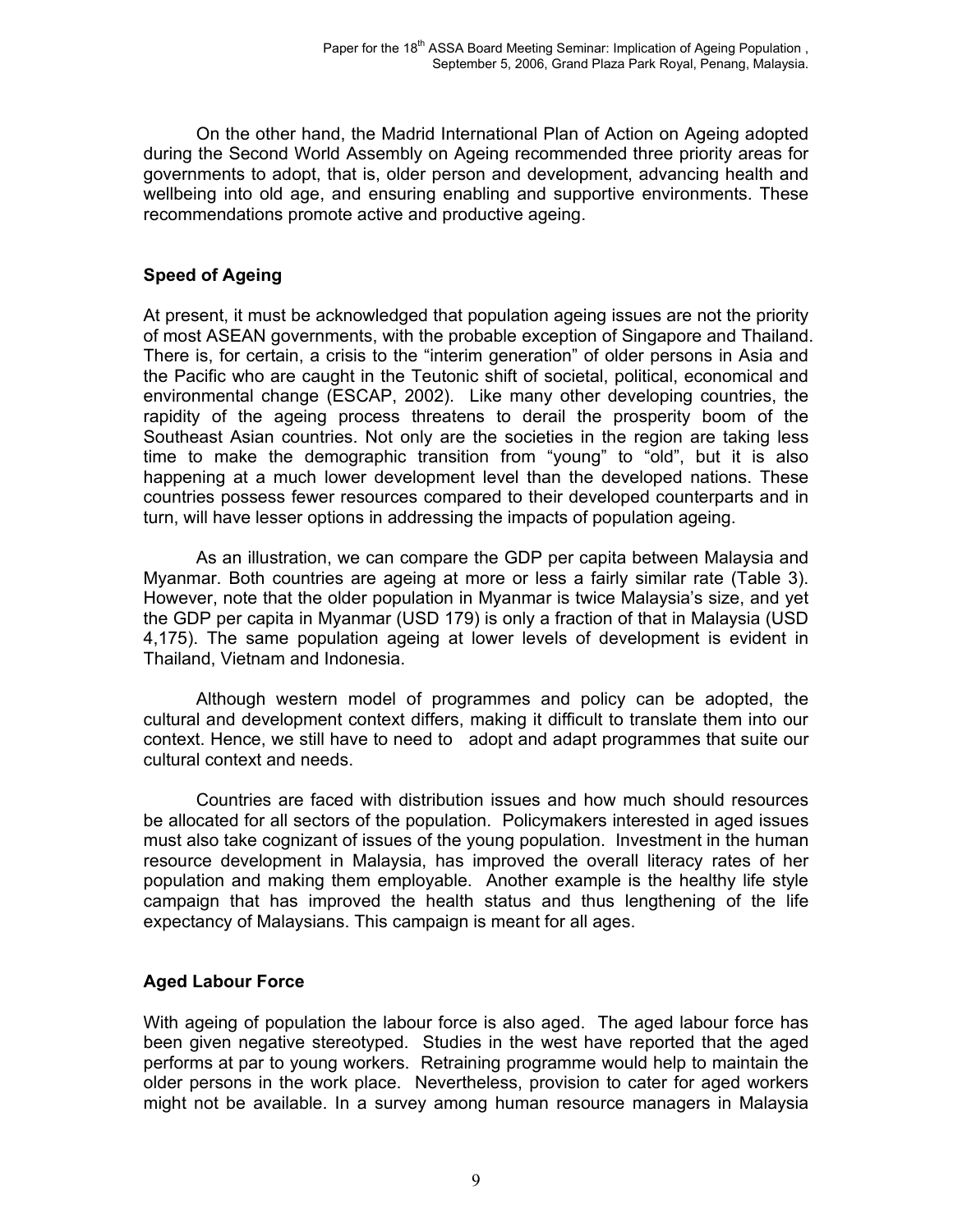conducted by the institute in 2006, noted that there is no rehiring policy after the mandatory retirement age of 55. Older human resource manager held less stereotype perception of older workers than young human resource managers.

Among older persons, many perhaps are partial to working part time, but the structure for flexible work time employment and its remuneration is not well developed. In order to encourage employment among older workers such related acts and provisions need to be studied.

## **Old Age Income Security**

It is acknowledged the current aged population grew up with little opportunity for formal education and as such had low income. In addition, many grew up in the rural areas. Many may not enjoy the benefit of formal sector employment such as pension, provident funds or insurance Hence the present aged may not have the finances to cater for the life in old age. The present aged depend on children for financial support. In the future, children may not be available as family size has shrunk and internationalization of families is occurring in many ASEAN countries. Well educated children are employed in multinational companies overseas and many settled down in that country.

Studies conducted by the Institute of Gerontology in 2005 indicated that the older persons is not just the recipient of financial support from children, they also contribute to their children. Ethnic differences were also noted in the amount and frequency of financial support of adult children. Chinese adult children give their parents higher amount compared to Malay and Indian children. In addition, Chinese adult children were more consistent in giving to their parents. Malay and Indian children gave less frequent.

The formal income source in old age such as pension, social insurance, and provident fund also may not provide enough financial resources in old age. An EPF study has noted that the lump sum payment only lasted for seven years after aged 55. With Malaysian life expectancy at 75, a member might have another 15 of life with the financial benefit and has to depend on other income sources. The financial inadequacy would be more if the individual suffers from multiple health ailments and do not have health insurance.

## **Social Care Services**

Presently, many social and community services caters for the needy aged and not many services are available of the aged who are not eligible for welfare services and yet cannot afford private services. In the future, alternative community services need to be developed as the present services are limited. The future aged will be affluent as they have access to higher education and employment opportunities. In addition, their values and needs may differ from the present aged.

Further, the family has undergone structural changes and they may not be available to care for the aged. If available they may themselves be old to care for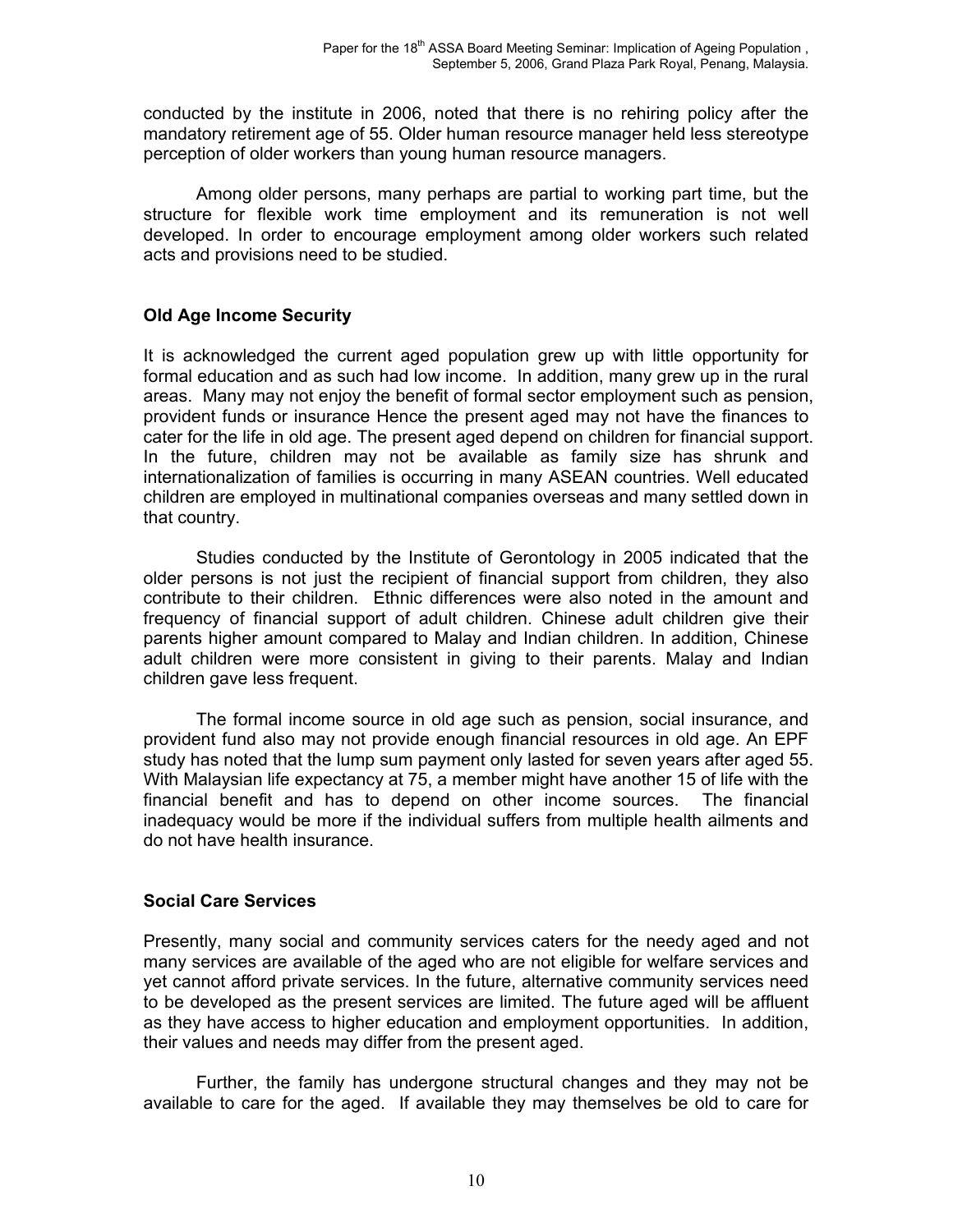and old-old person family members. The phenomenon of divorces may blur the family boundary and loyalties this may undermine the familial care expected by the older persons. Moreover, many countries including Malaysia emphasize the role of family members to care for their aged members. This is a noble call but families must be helped to perform their roles as the socioeconomic development has disrupted the support system of traditional families. New family forms have developed over the years.

Long term care services must also be in place as the need of the aged may not be able to be given by family members.

## **Health Care**

A major concern with the growing number of older persons in the population is the health care and the cost of care. Technological advances in medicine have helped in lengthening the life expectancy of the population and a sizeable number of people in the ASEAN region recorded reaching centenarian age. The major causes of death now are from non-communicable diseases which are common among the aged. The aged is a heterogeneous population and the health needs, accessibility and affordability differ accordingly. Hence, healthy care delivery may need to develop more options for people in the different age groups and purchasing power.

Active ageing is promoted by the World Health Organizations but active ageing cannot occur in an conducive environment. Similarly WHO suggests the primary health care is the option to provide health services for the older persons. But in our qualitative study among users of primary health care service in Kajang, sponsored by WHO in early 2006 found the system is not ready to cater for the aged needs. Some of the barriers mentioned by older users were waiting, time, facilities not conducive, signage and communications.

## **Demographic opportunity**

As mentioned earlier the reduction in fertility and mortality has created what demographers labelled as demographic opportunity (Mason, 2002), dividend or gift (Bloom et al 2003). But this opportunity is temporary and short lived. Therefore, the timing and seizing the opportunity is crucial in order to benefit from the change in the age structures before the onset of the aged nation status. From the above data, it is noted the countries experience different timing in fertility and mortality decline. Hence, the timing of opportunity would be different for different country.

In the case of Malaysia, the opportunity started in 1970's when fertility decline occurs. The decline shifted the attention from providing services for the maternal and child health to other sectors. The monetary resources could be channel to other programmes. In Malaysia, the democratization of education policy prompted growth human capital development which provided educated human capital to industries for economic. In addition, Malaysia also adopted quite an open economy that encourages investment into the country. For Malaysia, the demographic opportunity will end after 2020, when her population will aged based on the median age.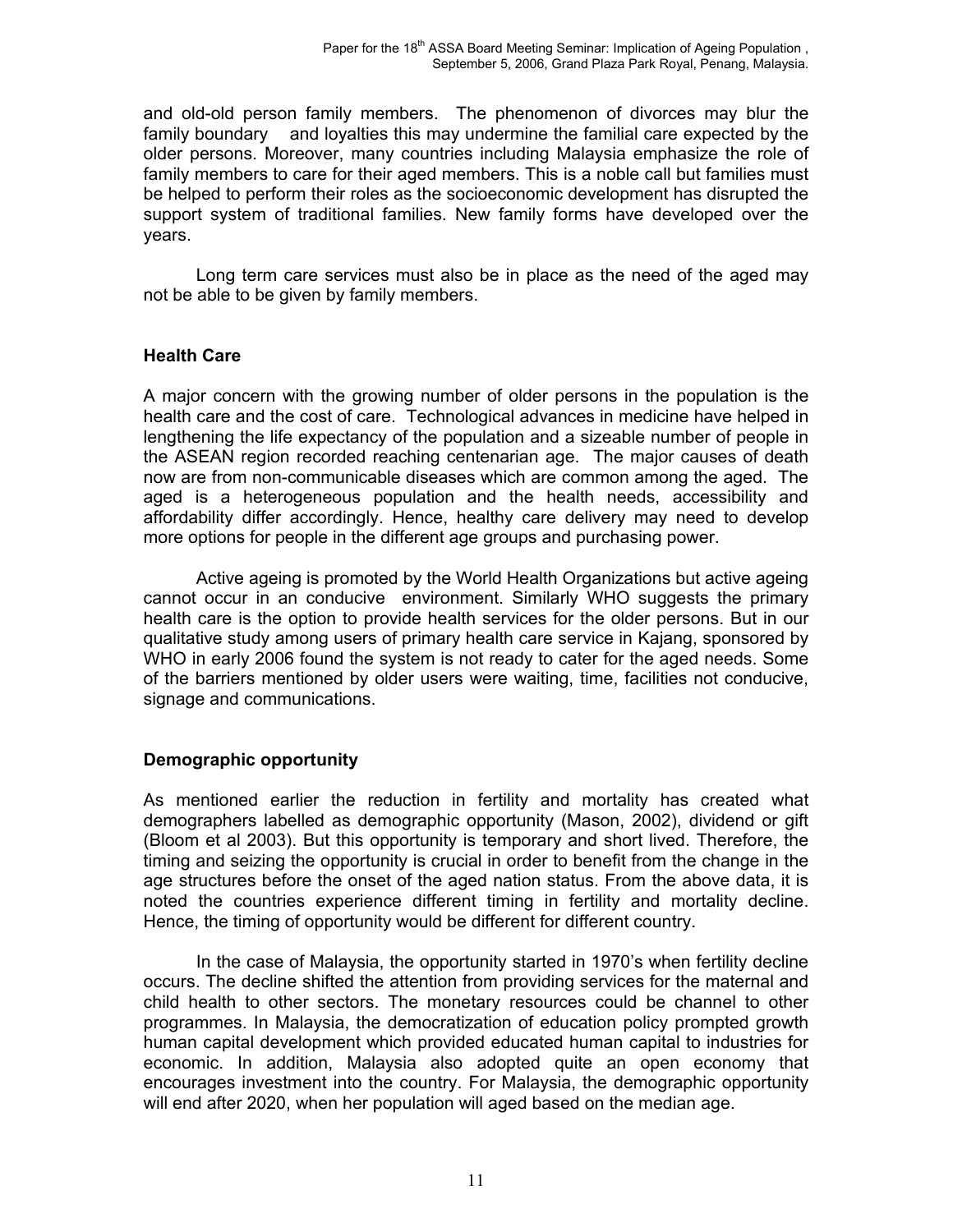## **Evidence Based Policy Development**

Ageing is a life long process and by nature the research has to be multidiscipline in order to understand the effects of societal phenomenon on the ageing individuals and the community. Broad base research may not get sponsorship but for policy development there is a dire need to have broad base research and longitudinal in nature. The longitudinal panel data would help to highlights the impact of societal programme implementations on the target populations. The time has come for the countries in the part of the world to embark on research agendas that would help in policy decision making. There is a need for policy-oriented research in the field of ageing. Studies conducted in academic institutions usually do not get communicated to the powers that be and may only end up in academic journals only. Effort must be made to translate research findings to policy and programmes.

## **Ageing is life long**

The process of ageing begins from conception to death. As such it is a life long process. The cumulative experience of the individual aged will determine the well being of that individual in old age. Hence to improve the state of the aged, policy must be developed and targeted at the younger generations. As envisage by WHO, the creation of society for all ages will help ameliorate the problems of the aged, where alternative choices can be created. In addition, the images of the aged have to be changed as the present and future aged will be different. But images are embedded in the culture and image making mechanisms have role to play in correcting the myth of the aged persons. New architecture of ageing requires policies that remove the barriers and facilitate contributions of the aged in the society.

#### **Conclusion**

The unprecedented increase of the aged population, coupled with urbanization and other social economic trends, raise several fundamental issues that are affecting the society as a whole. Major issues are social security and poverty in old age, health status and care, long term care issues and research agenda relevant to policy development and evaluation. The ASEAN governments need to be convinced of the long term implications of population ageing and seek country-specific solutions to address their rapidly graying population. The demographic dividend is evident and must to harness to address the age structure change in the countries, the opportunity is temporary and must b mobilize. Models and approaches from the west are available and we must be open to new and novel ideas that can be adopted within each country's infrastructure, political environment and readiness for change. The wellbeing of the future cohort of aged is dependent on several factors that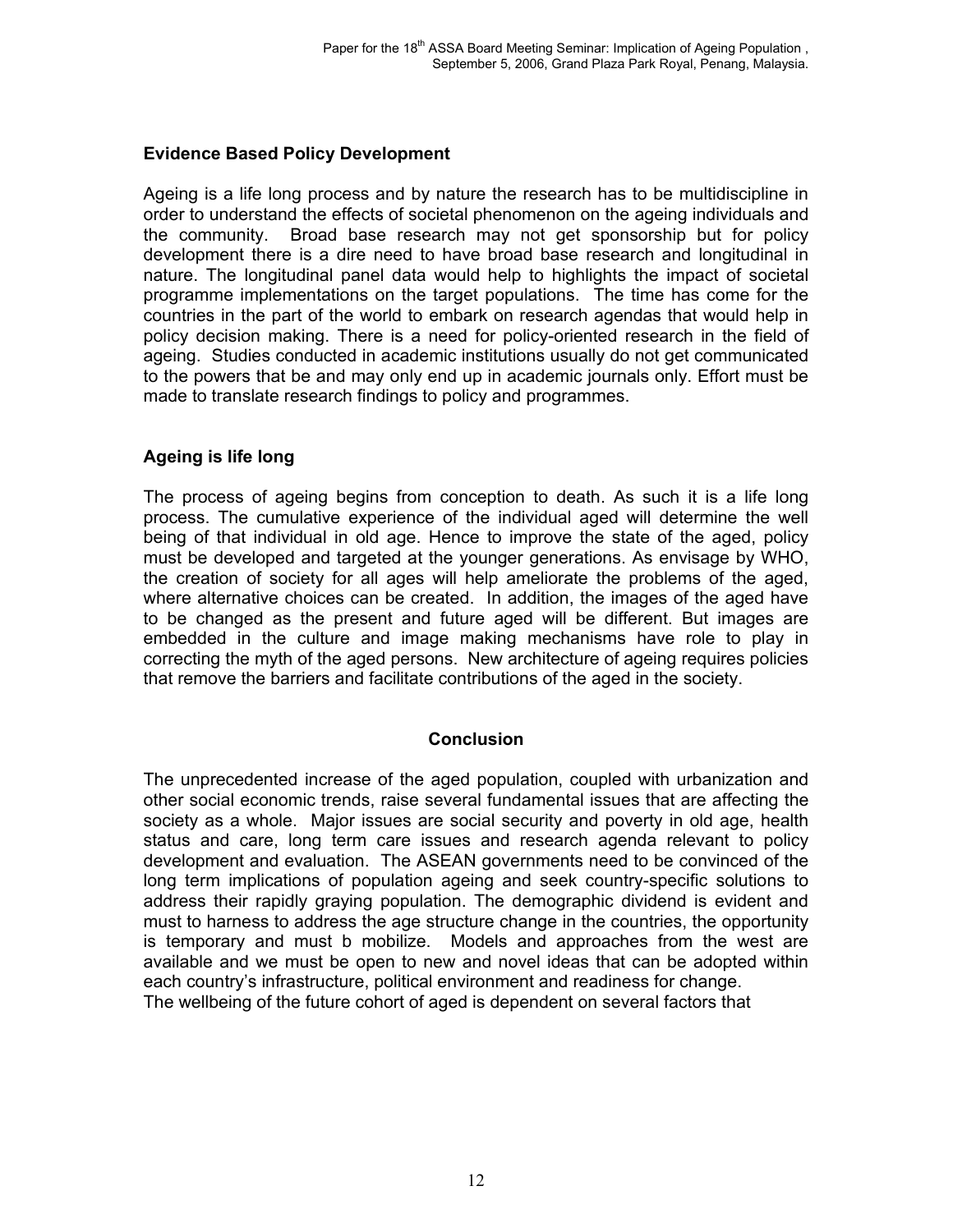#### **References**

- Atchley, R. C. (2000) **Social Forces and Aging: An Introduction to Social Gerontology.** Wadsworth: Belmont, CA.
- Anderson, S. A. & Sabatelli, R. M. (1995). **Family Interaction: A Multigenerational Developmental Perspective**. Allyn and Bacon: Boston.
- Andrew Mason, 2003. "Capitalizing on the Demographic Dividend," Population and Poverty, Population and Development Strategies (8) (New York: United Nations Population Fund) 39-48.
- Apt, N. A. (2002). Ageing and the Changing Role of the Family and the community: An African Perspective. **International Social Security Review**. (Special Issue) Volume 55 - No. 1 / 2002: The challenge of ageing for social security
- Asher, M. G. (1994) **Social Security in Malaysia and Singapore: Practices, Issues and Reform Directions**. Institute of Strategic and International Studies Malaysia: Kuala Lumpur
- Association of Southeast Asian Nations (2003). **ASEAN Statistical Yearbook 2003**. ASEAN Secretariat: Jakarta.
- Bengtson, V. L., & Kuypers, J. (1985). The family support cycle: Psychosocial issues in the aging family. In J. M. A. Munnichs, P. Mussen, E. Olbrich, & P. G. Coleman (Eds.), **Life-span and Change in a Gerontological Perspective** (pp. 257-273). Orlando, FL: Academic Press.
- Bengston, V.L. & Roberts, R.E.L. (1991). Intergenerational Solidarity in Aging Families: An Example of Formal Theory Construction. **Journal of Marriage and The Family**, 53, p. 856-870.
- Bengston, V. L. & Schrader, S. (1982). Parent-child relations: The measurement of intergenerational interaction and affect in old age. In R**esearch Instrument in Social Gerontology**. Edited by D. J. Manger and W. Peterson. Minneapolis, University of Minnesota Press

Bloom, D.E., Canning, D., and Sevilla, J. (2003). **The Demographic Dividend: A New Perspective on the Economic Consequences of Population Change**. Population matters A RAND Progarm of Policy –Relevant Research Communication.

- Cavanaugh, J. C. & Blanchard-Fields, F. (2002) (4<sup>th</sup> Ed.) Adult Development and **Aging.** Wadsworth: Belmont, CA.
- Chan, A. (2001) Singapore's Changing Age Structure and the Policy: Implications for Financial Security, Employment, Living Arrangements and Health Care. **Asian MetaCentre Research Paper Series No.3**.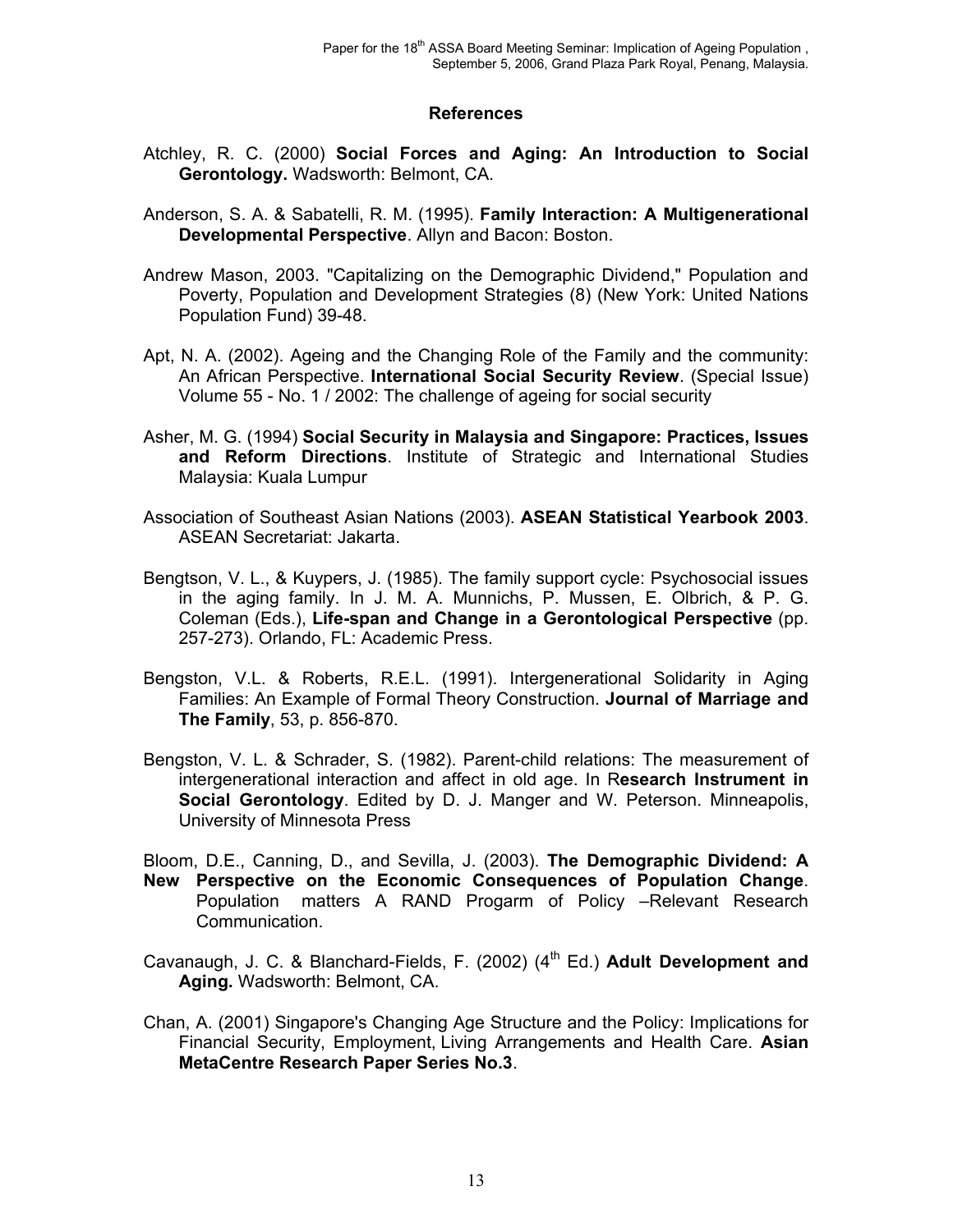- Chan, A (1999). The Social and Economic Consequences of Ageing in Asia: An Introduction **Southeast Asian Journal of Social Sciences**. Vol. 27(2), p. 1-8.
- Chan, A (1997) An Overview of the Living Arrangements and Social Support Exchanges of Older Singaporeans. **Asia-Pacific Population Journal**. Vol. 12, No. 4
- Chen, A. J. & Jones, G. (1989). **Ageing in ASEAN: Its Socio-Economic Consequences** Singapore: Institute of South-east Asian Studies.
- Cohen, J. E. (2000). Population Problems: Recent Developments and their Impact. **Asia-Pacific Review**, Vol. 7, No. 2, p. 86 - 98..
- Concepcion, M. B. (1996). The Greying of Asia: Demographic Dimensions. In **Added Years of Life in Asia: Current situation and Future Challenges. Asian Population Studies Series, No. 141**. Singapore: Institute of South-east Asian Studies. United Nations Economic and Social Commission for Asia and the Pacific (UNESCAP). Bangkok: Thailand.
- DaVanzo, J. & Chan, A. (1994). Living Arrangements of Older Malaysians: Who Coresides with their Adult Children? **Demography**, vol. 3(1), p. 95-114.
- Debavalya, N. (2003) Ageing Population among ASEAN Countries: A Case of Thailand. Paper presented at the **Seminar on Ageing Population among ASEAN Countries**, AFPPD, Kuala Lumpur, July 19th.
- Department of Statistics Malaysia (2001). **Population Distribution and Basic Demographic Characteristics. Population and Housing Census of Malaysia 2000**. Department of Statistics Malaysia: Kuala Lumpur.
- Department of Statistics Malaysia (2001). **Population and Housing Census of Malaysia 2000**. Department of Statistics Malaysia: Kuala Lumpur
- Department of Statistics Malaysia (2002). **Education and Social Characteristics of the Population. Population and Housing Census of Malaysia 2000**. Department of Statistics Malaysia: Kuala Lumpur.
- Department of Social Welfare (1994). **National Policy for the Elderly (NPE)**. Ministry of National Unity and Social Development. Kuala Lumpur.
- Department of Social Welfare (1999). **Plan of Action for the National Policy for the Elderly (NPE)**. Ministry of National Unity and Social Development. Kuala Lumpur.
- Do-Le, K. D. and Raharjo, Y. (2002). **Community-based Support for the Elderly in Indonesia: The Case of PUSAKA**. Paper presented in the 2002 IUSSP Regional Population Conference, "Southeast Asia's Population in a Changing Asian Context",10-14 June 2002, Bangkok, Thailand.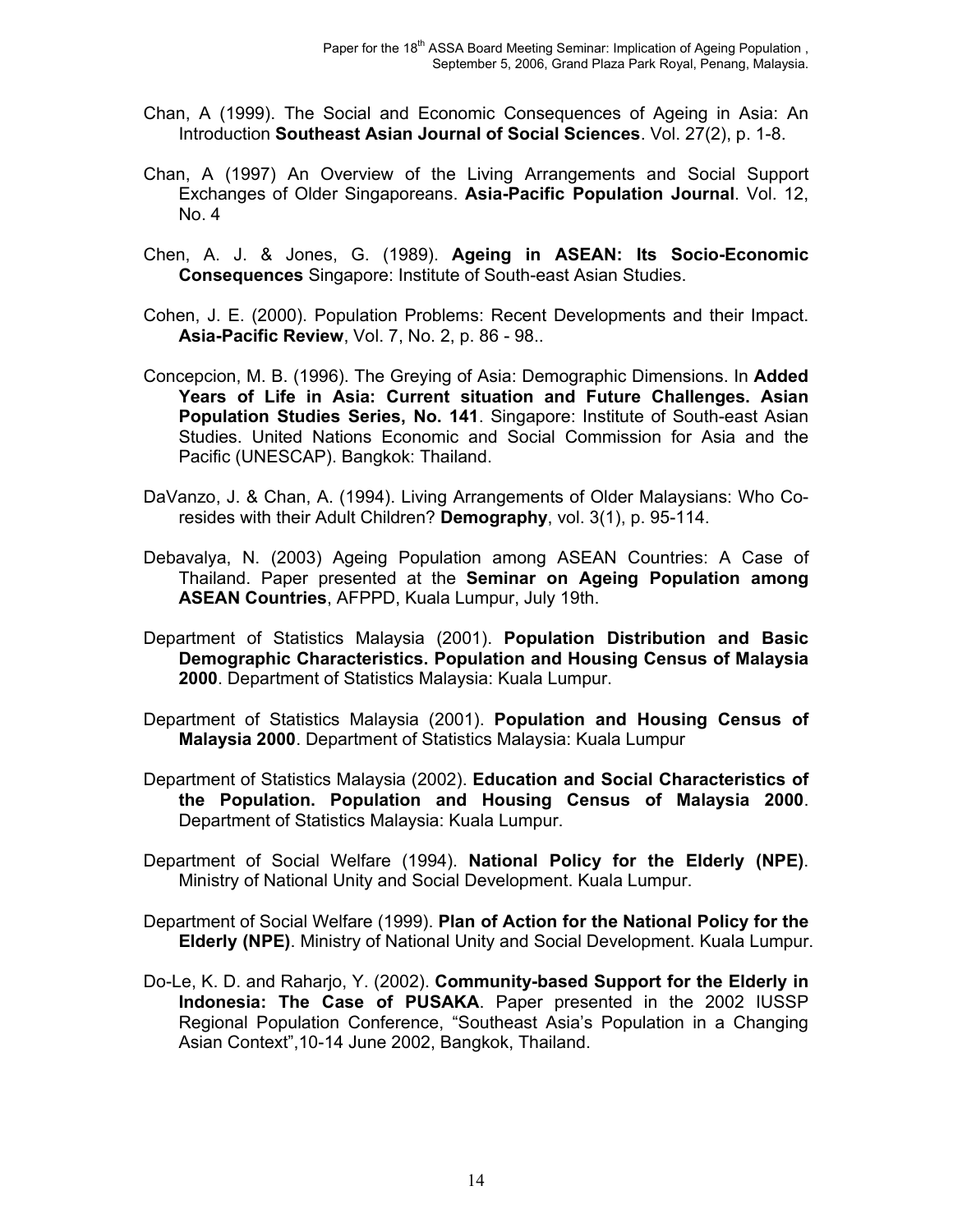- Economic and Social Commission for Asia and the Pacific (2002). National Policies and Programmes on Ageing in Asia and the Pacific: An Overview and Lessons Learned. **Social Policy Paper No. 9**. United Nations: New York.
- Haaga, J., Peterson, C., DaVanzo, J. & Lee, S. M. (1993) **Health Status and Family Support of Older Malaysians. Labor and Population Program. Working Paper Series 93-17**, DRU-378-NIA. RAND: USA
- Hermalin, A. I. (2000). **Ageing in Asia: Facing the Crossroads**. Comparative Study of the Elderly in Asia. Research Reports. Report No. 00-55, Aug. 2000. Population Studies Center, University of Michigan: Michigan.
- Hermalin, A. I. , Ofstedal, M. B., & Lee, M. (1992) **Characteristics of Children and Intergenerational Transfers**. Comparative Study of the Elderly in Asia. Research Reports. Report No. 92-14. Population Studies Center, University of Michigan: Michigan.
- Hooyman, N & Kiyak, H. A. (1999). **Social Gerontology: A Multidisciplinary Perspective. 5th Ed.** Allyn and Bacon: Boston.
- Hoskins, D. D. (2002) Thinking about Ageing Issues. **International Social Security Review** (Special Issue) Volume 55 - No. 1 / 2002: The challenge of ageing for social security
- Holzmann, R., Mac Arthur, I. W. and Sin, Y. (2000) **Pension Systems in East Asia and the Pacific: Challenges and Opportunities***.* Social Protection Discussion Paper No. 0014.
- Ikkink, K.K., van Tilburg, T., & Knipscheer, C.P.M. (1999). Perceived Instrumental Support Exchanges in Relationships Between Elderly Parents and Their Adult Children: Normative and Structural Explanations. **Journal of Marriage and the Family**, 61, 4, p. 831-845.
- ILO-OECD, 1997, **Adequacy and Social Security Principles in Pension Reform**, Paper commissioned for Joint ILO-OECD Workshop: Development and Reform of Pension Schemes, December 1997, Paris.
- Japanese Organisation for International Cooperation in Family Planning. 1989. **Population Aging in Asia.** Tokyo: JOICFP.
- Jitapunkul, S., Chayovan, N. & Kespichayawattana, J. (2002) **National Policies on Ageing and Long-term Care Provision for Older Persons in Thailand**. In Phillips, D. R. & Chan, A.C. M. (Eds.), Ageing and Long-Term Care: National Policies in the Asia-Pacific. Institute of South East Asian Studies ISEAS / International Development Research Centre IDRC: Canada
- Kaufman, G., & Uhlenberg, P. (1998). Effects of life course transitions on the quality of relationships between adult children and their parents. **Journal of Marriage and the Family**, 60, p. 924-938.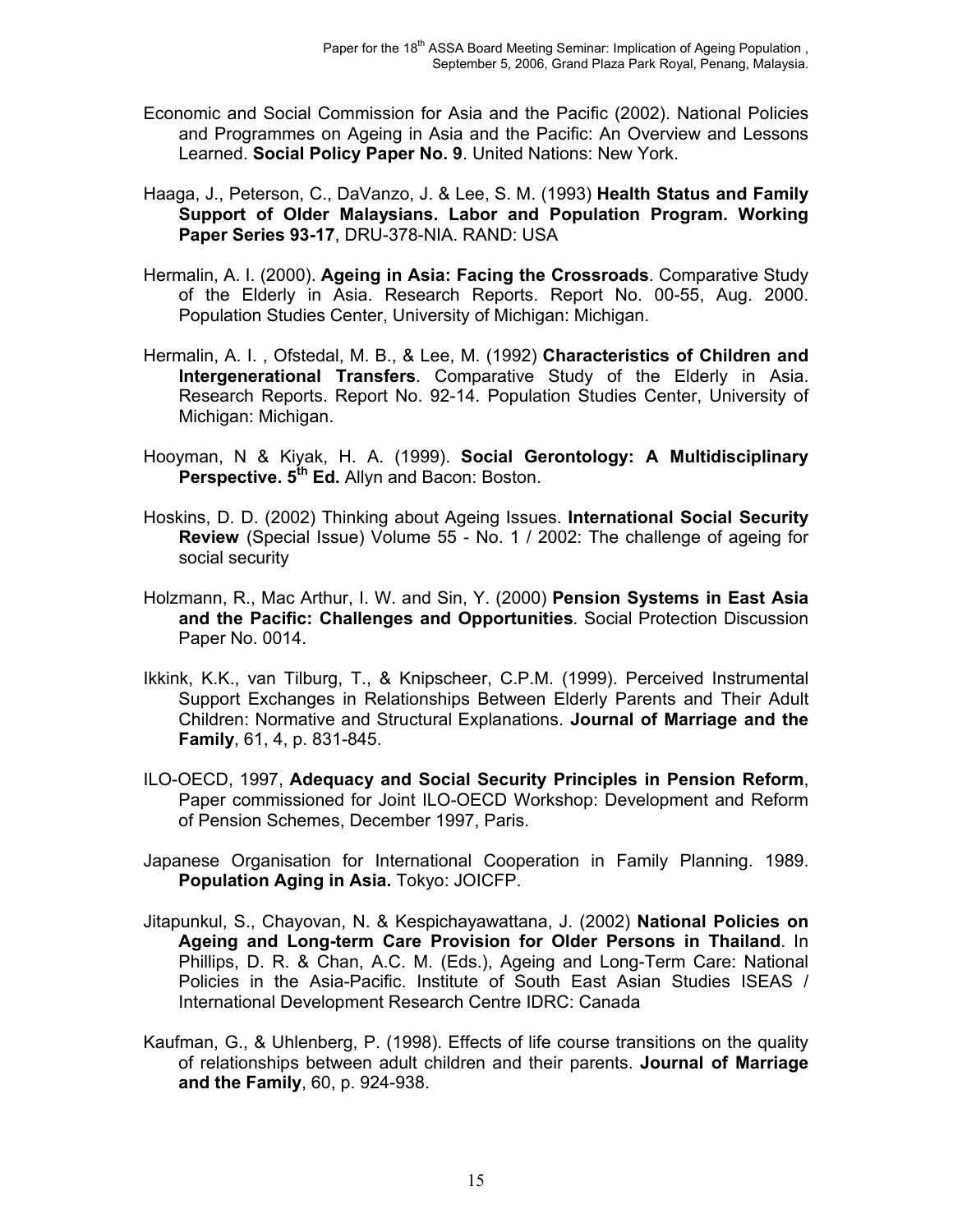Keasberry, I. N. (2002). **Elder Care, Old Age Security and Social Change in Rural Yogyakarta, Indonesia**. PhD Thesis. Wageningen University: Wageningen.

Kinsella, & Velkoff, (2001).

- Knodel, J. and Debavalya, N. (1992) Social and Economic Support Systems for the Elderly in Asia: An Introduction. **Asia-Pacific Population Journal**. Vol. 7, No. 3, p.5-12
- Knodel, J. and Debavalya, N. (1997) Living Arrangements and Support among the Elderly in South-East Asia: An Introduction. **Asia-Pacific Population Journal**. Vol. 12, No. 4
- Knodel, J., Chayovan, N. and Siriboon, S. (1992). **The Impact of Fertility Decline on Familial Support for the Elderly: An Illustration from Thailand**. Population and Development Review. Vol 18(1), p. 19 – 102.
- Knodel, J., Chayovan, N., Graiurapong, S. and Suraratdecha, C (1999) **Aging in Thailand: An Overview of Formal and Informal Support**. Comparative Study of the Elderly in Asia. Research Reports. Report No. 99-53, Jan. 1999. Population Studies Center, University of Michigan: Michigan.
- Lee, G.R., Netzer, J.K., & Coward, R.T. (1994). Filial Responsibility Expectations and Patterns of Intergenerational Relations. **Journal of Marriage and the Family**, 51, p. 559-565.
- Leete, R. ( 1996). **Malaysia's Demographic Transition: Rapid Development, Culture, and Politics.** Kuala Lumpur, Oxford University Press.
- Mason, K. O. (1992) Family Change and Support of the Elderly in Asia: What Do We Know? **Asia-Pacific Population Journal**, Vol. 7(3), p. 13-32
- Mehta, K. K. (2002) **National Policies on Ageing and Long-term Care in Singapore: A Case of Cautious Wisdom?** In Phillips, D. R. & Chan, A.C. M. (Eds.), Ageing and Long-Term Care: National Policies in the Asia-Pacific. Institute of South East Asian Studies ISEAS / International Development Research Centre IDRC: Canada
- National Commission on the Elderly, Thailand (2002). **Ageing in Thailand: 2001 Key Issues and New Challenges**. The Preparatory Committee for the Second World Assembly on Ageing, The National Commission on the Elderly: Thailand.
- National Population and Family Development Board Malaysian (1999). **The Malaysian Population Profile**. Ministry of National Unity and Social Development: Kuala Lumpur.
- National Population and Family Development Board Malaysian (1999). **The Malaysian Family Profile**. Ministry of National Unity and Social Development: Kuala Lumpur.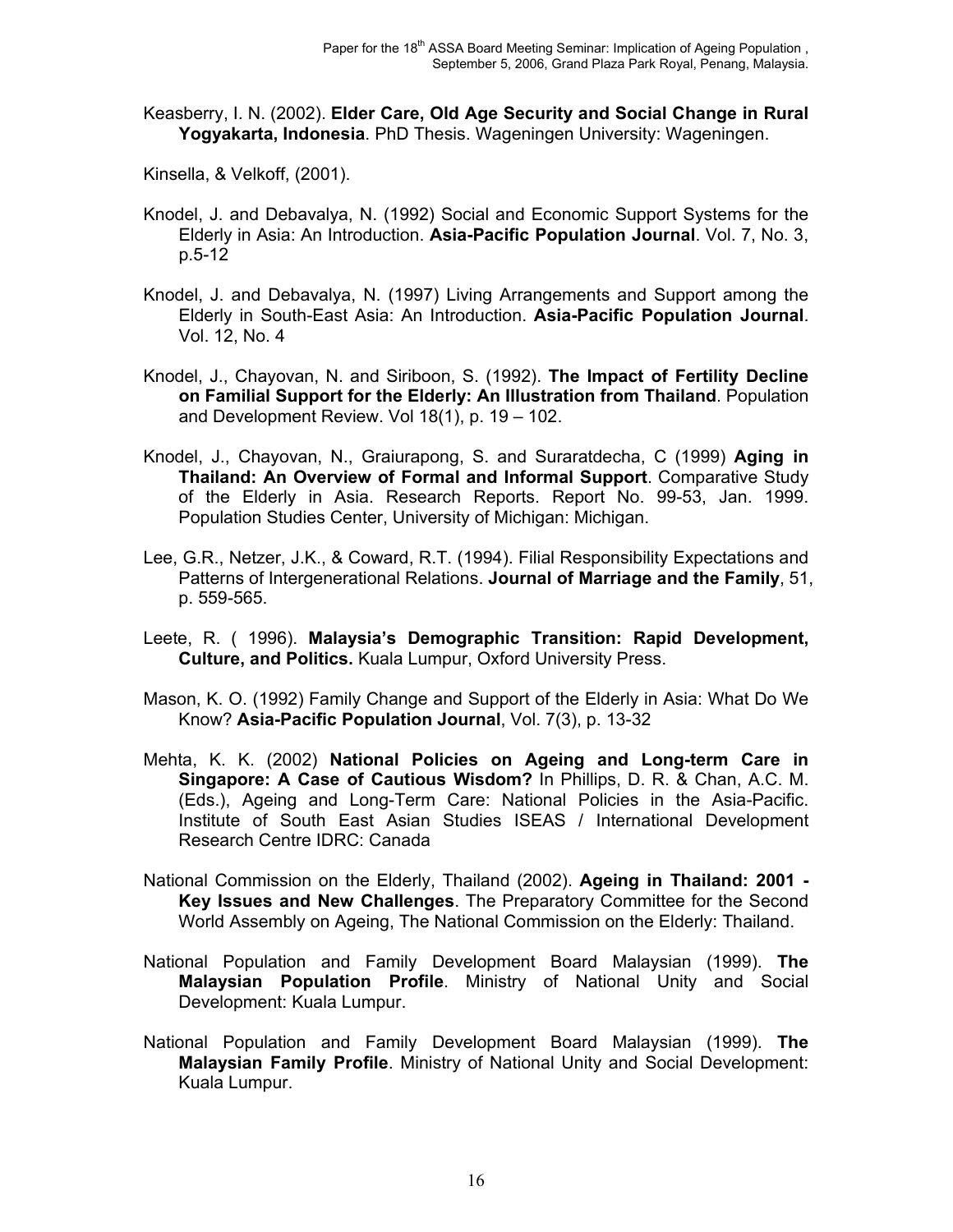- NPFDB, Malaysia & Rand Corporation, USA (1992). **Report of the Malaysian Family Life Survey – II, 1988**. Ministry of National Unity and Social Development: Kuala Lumpur.
- Ofstedal, M. B., Knodel, J. and Chayovan, N. (1999). **Intergenerational Support and Gender: A Comparison of Four Asian Countries**. Comparative Study of the Elderly in Asia. Research Reports. Report No. 99-54, March. 1999. Population Studies Center, University of Michigan: Michigan.
- Ong, F. S. (2002) **Ageing in Malaysia: A Review of National Policies and Programmes.** In Phillips, D. R. & Chan, A.C. M. (Eds.), Ageing and Long-Term Care: National Policies in the Asia-Pacific. Institute of South East Asian Studies ISEAS / International Development Research Centre IDRC: Canada
- Pala, J. (1998) **Senior Citizens and Population Ageing in Malaysia**. Population Census Monograph Series, No. 4. Department of Statistics Malaysia: Kuala Lumpur.
- Phillips, D. R. & Chan, A.C. M. (Eds.) (2002). **Ageing and Long-Term Care: National Policies in the Asia-Pacific.** Institute of South East Asian Studies ISEAS / International Development Research Centre IDRC: Canada
- Pillemer, K. & McCartney, K. (Eds.) (1991) **Parent-Child Relations Throughout Life.**  Lawrence Erlbaum Associates: New Jersey.
- Ramesh, M. (2002). Privatization of Social Security in Southeast Asia. **The Review of Policy Research**, Vol. 19(3), p. 142 - 160.

Reuters (Sept. 14, 2004) **Japanese Centenarians to Hit Record High**.

- Riley, J. C. (2001). **Rising Life Expectancy: A Global History**. Cambridge University Press, New York.
- Rossi, A. S., & Rossi, P. H. (1990). **Of Human Bonding: Parent-child relations across the life course**. New York: Aldine de Gruyter.
- Social Security Administration (2003). **Social Security Programs Throughout the World: Asia and the Pacific 2002**. SSA, Office of Policy: USA.
- Stark, O. (1995). **Altruism and Beyond: An Economic Analysis of Transfers and Exchanges in Families and Groups**. Cambridge: Cambridge University Press.
- Stockwell, E.G. (1976). **The Methods and Materials of Demography**. Condensed Edition. California:Academic Press.
- Tengku Aizan Hamid, Jariah Masud and Chai Sen Tyng (2004: in press). Socioeconomic Status of Older Malaysians: A Gender Comparison. **Malaysian Journal of Family Studies**.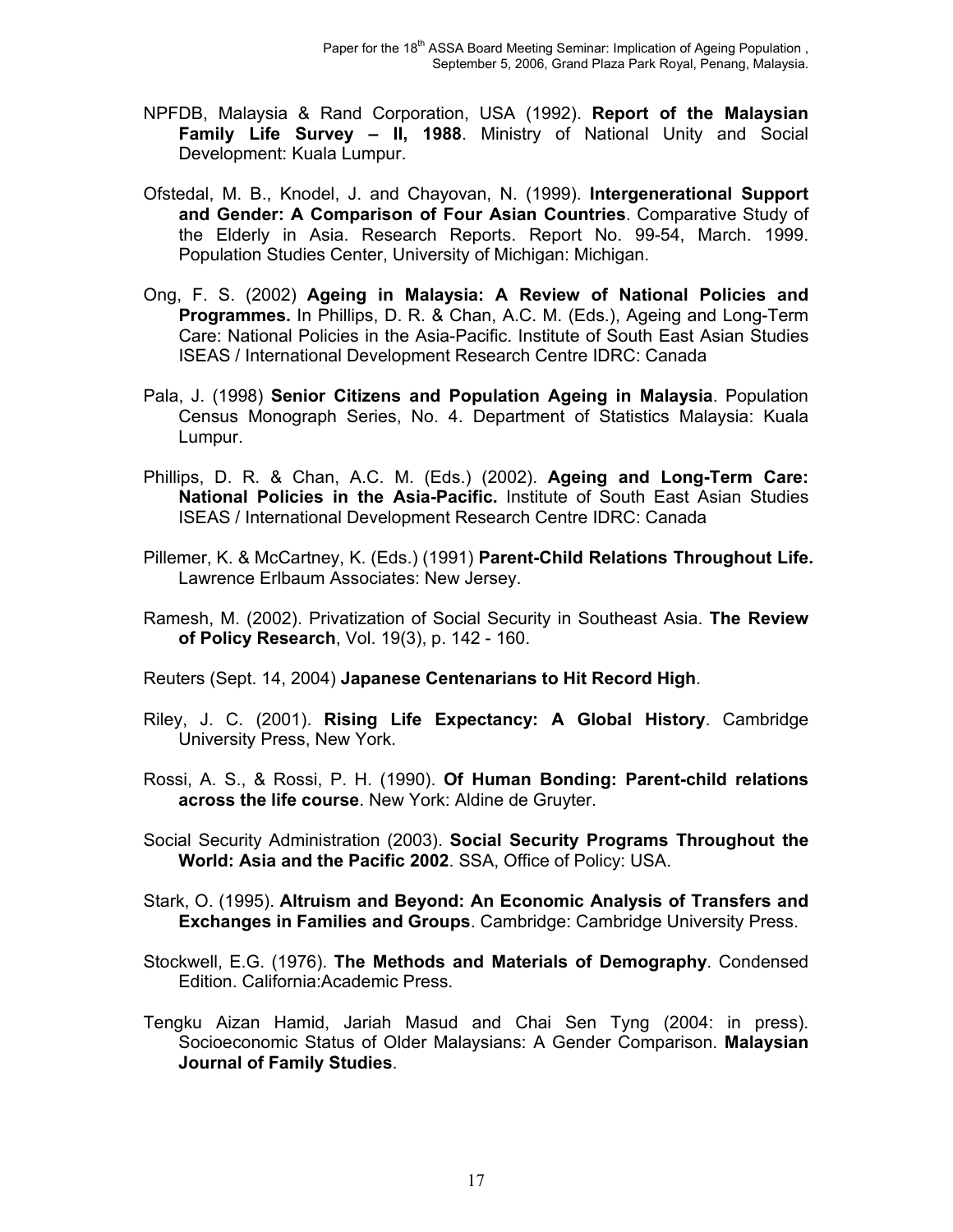- United Nations (1998). **United Nations Principles for Older Persons**. [On-line]. Abstract: http://www.un.org/esa/socdev/iyoppop.htm. Division for Social Policy and Development [DESA], United Nations: New York.
- United Nations (1999). **The World at Six Billion**. Population Division, Department of Economic and Social Affairs [DESA], United Nations: New York.
- United Nations. (2001). **World Population Prospects: The 2000 Revision**. Population Division, Department of Economic and Social Affairs [DESA], United Nations: New York.
- United Nations (2002) **World Population Ageing: 1950-2050**. Population Division, Department of Economic and Social Affairs [DESA], United Nations: New York.
- United Nations (n. d.). **World Population Prospects: The 2004 Revision Population Database**. Population Division, Department of Economic and Social Affairs [DESA], United Nations Web site: http://esa.un.org/unpp/
- United Nations Population Fund (1999). **State of World Population 1999. Six Billion: A Time for Choices**. United Nations Population Fund [UNFPA]: New York.
- United Nations Population Fund (2002). **Asia and the Pacific: A Region in Transition**. United Nations Population Fund [UNFPA]: New York.
- United Nations Economic and Social Commission for Asia and the Pacific (2004). **2004 ESCAP Population Data Sheet**. UNESCAP: Bangkok, Thailand
- United Nations Economic and Social Commission for Asia and the Pacific (2000). **Report and Plan of Action of Population and Poverty 2000. Asian Population Studies Series No. 159**. UNESCAP: Bangkok, Thailand
- United Nations Economic and Social Commission for Asia and the Pacific (2001). **Policies and Programmes for Older Persons in Asia and the Pacific: Selected Studies. Social Policy Paper No. 1**. UNESCAP: Bangkok, Thailand
- United Nations Economic and Social Commission for Asia and the Pacific (2002). **Ageing in Asia and the Pacific: Emerging Issues and Successful Practices. Social Policy Paper No. 10**. UNESCAP: Bangkok, Thailand
- Westley, S. B. & Mason, A. (2002). Asia's Aging Population. In **The Future of Population in Asia** (pp. 83-95).East-West Center: Honolulu.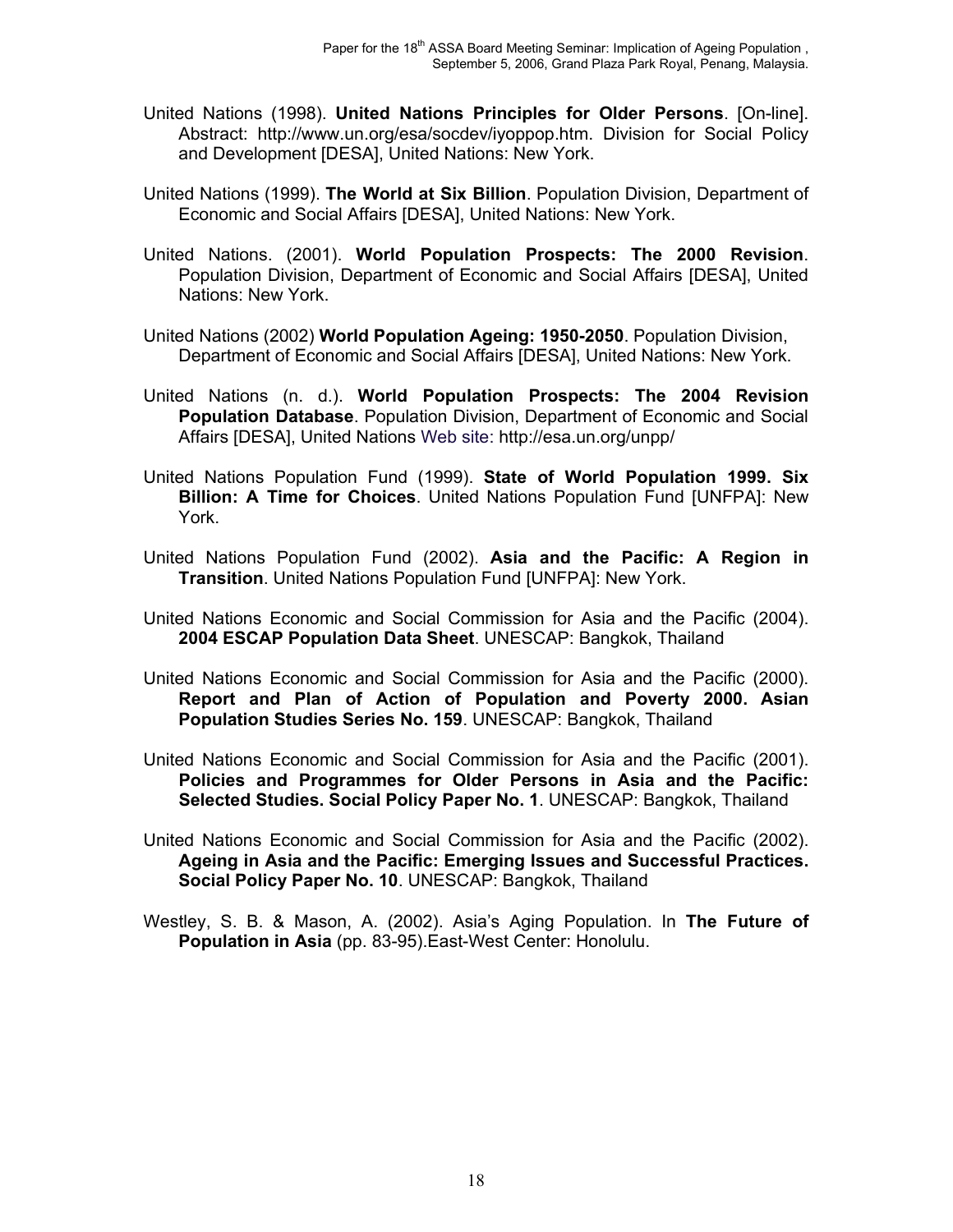| <b>Region</b>                 |        | <b>Number in Thousands</b><br>(000) | <b>Proportion of Older</b><br>Persons (%) |        |  |  |
|-------------------------------|--------|-------------------------------------|-------------------------------------------|--------|--|--|
|                               | 2002   | 2050 *                              | 2002                                      | 2050 * |  |  |
| Asia                          | 338084 | 1226714                             | 9                                         | 23     |  |  |
| Eastern Asia                  | 174417 | 511161                              | 12                                        | 31     |  |  |
| South Central Asia            | 110117 | 473646                              | $\overline{7}$                            | 19     |  |  |
| South Eastern Asia            | 39482  | 175761                              | 7                                         | 22     |  |  |
| Western Asia                  | 14069  | 66146                               | $\overline{7}$                            | 16     |  |  |
| Africa                        | 42221  | 204776                              | 5                                         | 10     |  |  |
| Europe                        | 148319 | 221079                              | 20                                        | 37     |  |  |
| Latin America & the Caribbean | 43678  | 181191                              | 8                                         | 22     |  |  |
| Northern America              | 52321  | 119015                              | 16                                        | 27     |  |  |
| Oceania                       | 4250   | 10992                               | 14                                        | 23     |  |  |
| World                         | 628874 | 1963767                             | 10                                        | 21     |  |  |

# **Table 1:** World Population Aged 60 and Over in 2002 and 2050 \*

Source: United Nations (2002) **Example 2008** \* Medium projections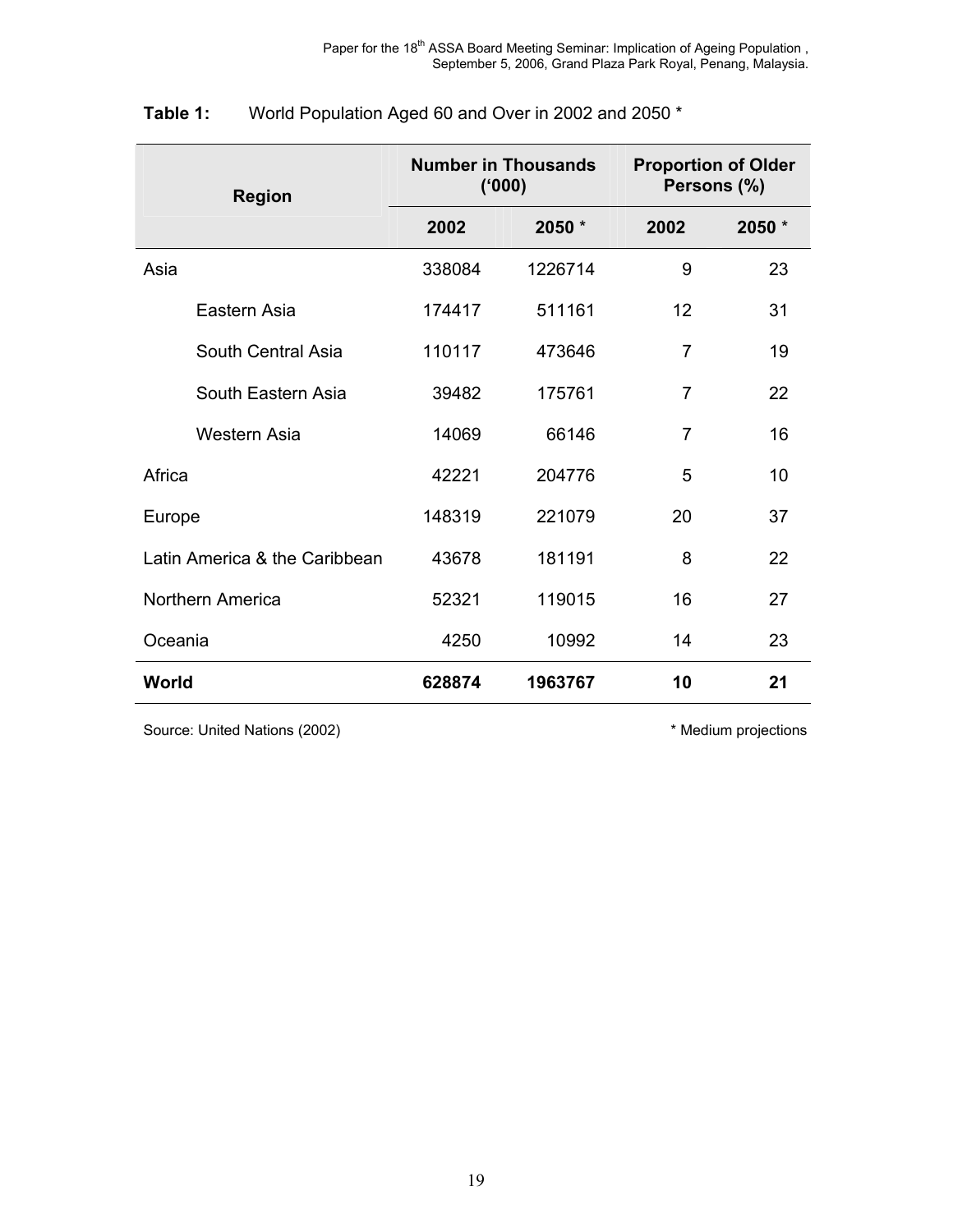| Country                      | <b>CBR</b> | <b>CDR</b> | <b>Crude Growth</b><br>Rate | <b>Total Fertility</b><br>Rate (TFR) |
|------------------------------|------------|------------|-----------------------------|--------------------------------------|
| Brunei D.                    | 21.5       | 2.8        | 18.7                        | 2.29                                 |
| Cambodia                     | 30.0       | 10.1       | 19.9                        | 3.72                                 |
| <b>Indonesia</b>             | 19.2       | 7.1        | 12.1                        | 2.20                                 |
| <b>Lao PDR</b>               | 33.2       | 11.3       | 21.9                        | 4.28                                 |
| <b>Malaysia</b>              | 20.4       | 4.7        | 15.7                        | 2.62                                 |
| <b>Myanmar</b>               | 18.2       | 9.3        | 8.9                         | 2.08                                 |
| <b>Philippines</b>           | 23.1       | 4.8        | 18.3                        | 2.84                                 |
| <b>Singapore</b>             | 8.4        | 5.5        | 2.9                         | 1.30                                 |
| <b>Thailand</b>              | 15.2       | 7.2        | 8.0                         | 1.87                                 |
| <b>Vietnam</b>               | 18.9       | 5.8        | 13.1                        | 2.14                                 |
| <b>South Eastern</b><br>Asia | 19.6       | 6.8        | 12.8                        | 2.31                                 |

| Table 2: | Projected (Medium Variant) Crude Birth Rate (CBR), Crude Death Rate |
|----------|---------------------------------------------------------------------|
|          | (CDR) and Crude Growth Rate in ASEAN Countries, 2005 - 2010.        |

Source: Population Division of the Department of Economic and Social Affairs [DESA] of the United Nations Secretariat**, World Population Prospects: The 2004 Revision and World Urbanization Prospects: The 2003 Revision**, http://esa.un.org/unpp, 24 August 2006.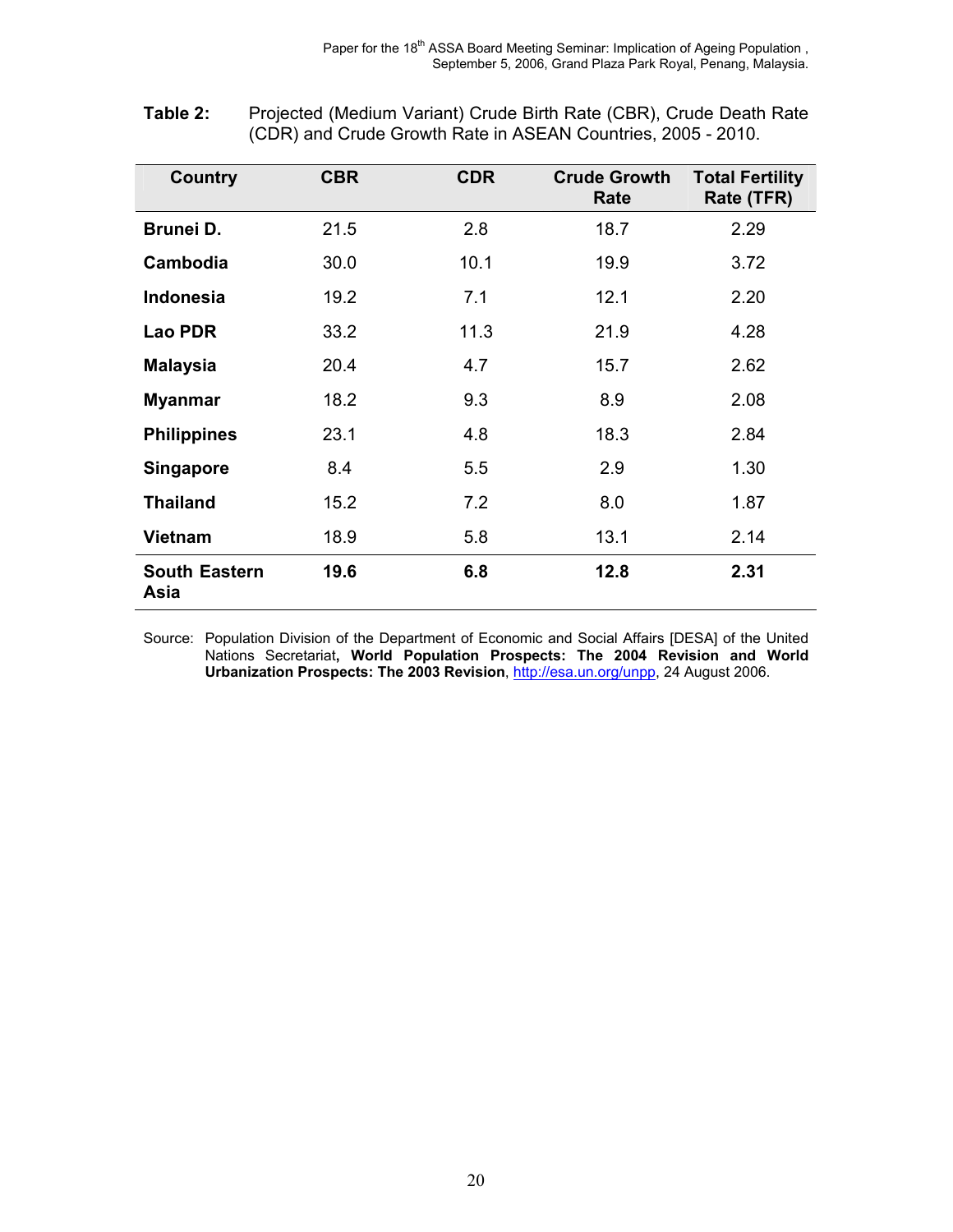|                              |             | Net Migration Rate (per 1000 population) |             |  |  |  |  |  |  |
|------------------------------|-------------|------------------------------------------|-------------|--|--|--|--|--|--|
| <b>Country</b>               | 1995 - 2000 | 2005 - 2010                              | 2015 - 2020 |  |  |  |  |  |  |
| <b>Brunei Darussalam</b>     | 2.2         | 1.8                                      | 1.5         |  |  |  |  |  |  |
| Cambodia                     | 1.7         | $-0.1$                                   | $-0.1$      |  |  |  |  |  |  |
| Indonesia                    | $-0.9$      | $-0.8$                                   | $-0.6$      |  |  |  |  |  |  |
| Lao People's Democratic Rep. | $-0.3$      | $-0.2$                                   | $-0.2$      |  |  |  |  |  |  |
| <b>Malaysia</b>              | 3.6         | 0.8                                      | 0.3         |  |  |  |  |  |  |
| <b>Myanmar</b>               | 0.3         | 0.0                                      | 0.0         |  |  |  |  |  |  |
| <b>Philippines</b>           | $-2.5$      | $-2.1$                                   | $-1.8$      |  |  |  |  |  |  |
| <b>Singapore</b>             | 19.6        | 9.0                                      | 5.1         |  |  |  |  |  |  |
| <b>Thailand</b>              | $-0.3$      | $-0.2$                                   | $-0.1$      |  |  |  |  |  |  |
| <b>Vietnam</b>               | $-0.5$      | $-0.5$                                   | $-0.4$      |  |  |  |  |  |  |
| <b>South Eastern Asia</b>    | $-0.5$      | $-0.6$                                   | $-0.6$      |  |  |  |  |  |  |

| Table 3: | Net Migration Rate (per 1000 population) in ASEAN Countries, 1995 - |
|----------|---------------------------------------------------------------------|
|          | 2000, 2005 - 2010 and 2015 - 2020.                                  |

Source: Population Division of the Department of Economic and Social Affairs [DESA] of the United Nations Secretariat**, World Population Prospects: The 2004 Revision and World Urbanization Prospects: The 2003 Revision**, http://esa.un.org/unpp, 24 August 2006.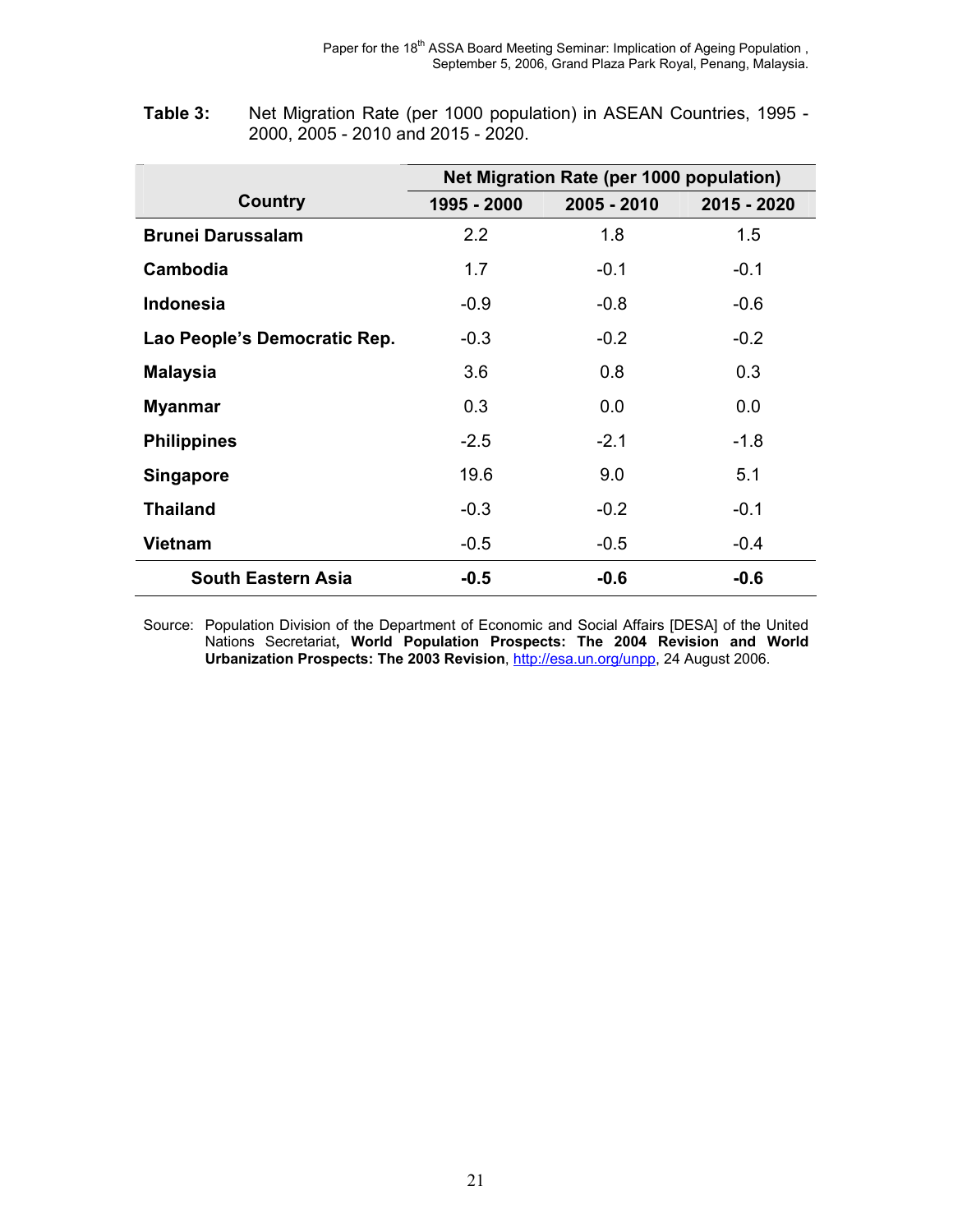# **Table 4:** Economically Active Population Estimates by Age Group in ASEAN Countries, 2005

| Country                          | <b>Age Groups</b> |           |           |           |           |       |       |       |       |       |       | <b>Total</b> |
|----------------------------------|-------------------|-----------|-----------|-----------|-----------|-------|-------|-------|-------|-------|-------|--------------|
|                                  | $15-19$           | $20 - 24$ | $25 - 29$ | $30 - 34$ | $35 - 39$ | 40-44 | 45-49 | 50-54 | 55-59 | 60-64 | $65+$ | $(15+)$      |
| <b>Brunei Darussalam</b>         | 16.2              | 67.6      | 78.6      | 77.1      | 76.7      | 75.0  | 70.6  | 66.1  | 45.9  | 39.4  | 13.0  | 62.2         |
| Cambodia                         | 50.0              | 83.3      | 89.8      | 90.4      | 92.6      | 92.8  | 92.4  | 88.7  | 79.5  | 65.8  | 30.2  | 77.0         |
| <b>Indonesia</b>                 | 37.5              | 68.2      | 74.4      | 77.7      | 79.9      | 81.2  | 80.9  | 79.8  | 70.1  | 61.7  | 41.1  | 67.8         |
| Lao People's Democratic Republic | 43.1              | 71.2      | 78.7      | 79.3      | 80.1      | 82.3  | 78.9  | 74.3  | 68.5  | 50.5  | 35.6  | 67.2         |
| <b>Malaysia</b>                  | 25.5              | 74.6      | 81.2      | 77.5      | 76.1      | 78.5  | 74.1  | 66.8  | 52.0  | 41.6  | 37.7  | 64.3         |
| <b>Myanmar</b>                   | 53.5              | 73.8      | 85.8      | 87.9      | 87.1      | 87.4  | 86.3  | 82.3  | 79.8  | 75.6  | 53.5  | 77.0         |
| <b>Philippines</b>               | 37.6              | 69.2      | 77.3      | 81.2      | 81.0      | 84.4  | 83.6  | 81.7  | 75.0  | 64.0  | 40.1  | 68.9         |
| <b>Singapore</b>                 | 15.1              | 75.3      | 93.1      | 88.8      | 81.8      | 80.2  | 78.4  | 71.4  | 53.7  | 30.8  | 8.5   | 63.4         |
| <b>Thailand</b>                  | 26.7              | 71.0      | 89.3      | 90.7      | 91.8      | 93.4  | 88.2  | 85.8  | 77.5  | 58.7  | 27.2  | 73.0         |
| <b>Vietnam</b>                   | 52.8              | 87.8      | 93.6      | 92.1      | 90.9      | 87.3  | 82.6  | 73.5  | 60.4  | 45.7  | 18.7  | 75.2         |
| <b>South Eastern Asia</b>        | 40.4              | 73.0      | 81.2      | 83.2      | 84.0      | 84.9  | 82.9  | 79.7  | 70.8  | 59.7  | 35.6  | 70.6         |

Source: Population Division of the Department of Economic and Social Affairs [DESA] of the United Nations Secretariat**, World Population Prospects: The 2004 Revision and World Urbanization Prospects: The 2003 Revision**, http://esa.un.org/unpp, 22 August 2006.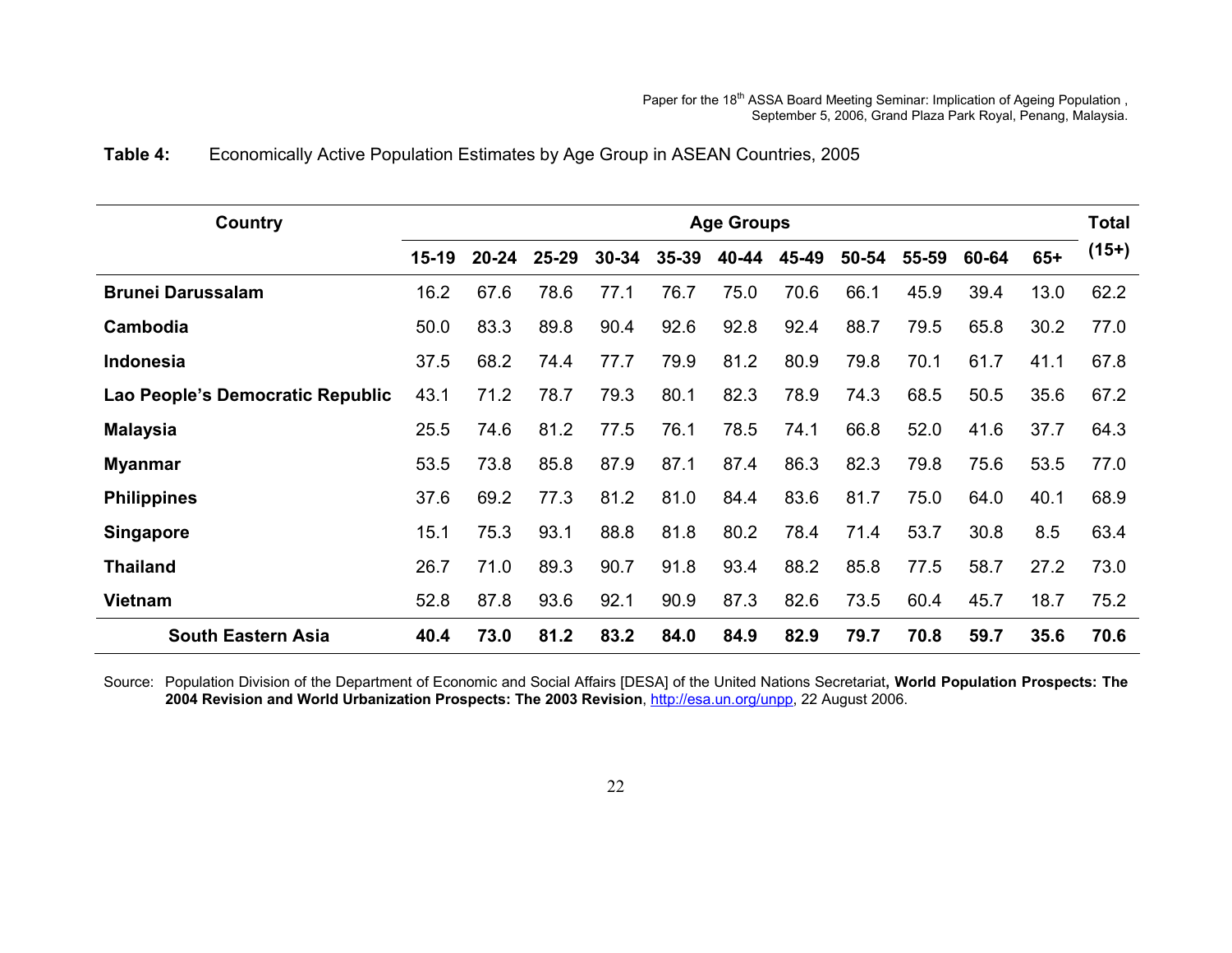| <b>Country</b>                         | 1980   |             |       |                      |      | 2000 |             |       |                      |      |             | 2020  |       |                      |      |  |
|----------------------------------------|--------|-------------|-------|----------------------|------|------|-------------|-------|----------------------|------|-------------|-------|-------|----------------------|------|--|
|                                        |        | Percent (%) |       | <b>Ageing Median</b> |      |      | Percent (%) |       | <b>Ageing Median</b> |      | Percent (%) |       |       | <b>Ageing Median</b> |      |  |
|                                        | $<$ 15 | 15-64       | $65+$ | Index                | Age  | < 15 | 15-64       | $65+$ | <b>Index</b>         | Age  | $<$ 15      | 15-64 | $65+$ | <b>Index</b>         | Age  |  |
| Brunei D.                              | 38.6   | 58.6        | 2.9   | 7.51                 | 20.4 | 31.3 | 65.8        | 2.9   | 9.27                 | 25.1 | 23.9        | 70.3  | 5.8   | 24.27                | 30.0 |  |
| Cambodia                               | 40.2   | 56.9        | 2.8   | 6.97                 | 19.2 | 40.7 | 56.1        | 3.2   | 7.86                 | 18.5 | 32.9        | 62.2  | 5.0   | 15.20                | 24.4 |  |
| Indonesia                              | 40.4   | 56.1        | 3.5   | 8.66                 | 19.6 | 30.2 | 64.9        | 4.9   | 16.23                | 24.8 | 23.1        | 69.6  | 7.3   | 31.60                | 31.8 |  |
| Lao PDR                                | 42.0   | 55.2        | 2.8   | 6.67                 | 18.8 | 42.7 | 53.8        | 3.5   | 8.20                 | 18.5 | 35.0        | 64.4  | 3.9   | 11.14                | 22.4 |  |
| <b>Malaysia</b>                        | 39.3   | 57.0        | 3.7   | 9.41                 | 19.7 | 33.7 | 62.2        | 4.1   | 12.17                | 23.6 | 25.2        | 67.4  | 7.4   | 29.37                | 29.3 |  |
| <b>Myanmar</b>                         | 40.6   | 55.3        | 4.1   | 10.10                | 19.7 | 32.5 | 62.8        | 4.7   | 14.46                | 23.6 | 22.1        | 70.3  | 7.5   | 33.94                | 31.4 |  |
| <b>Philippines</b>                     | 43.1   | 53.7        | 3.2   | 7.42                 | 18.1 | 37.5 | 59.0        | 3.5   | 9.33                 | 20.9 | 27.9        | 66.3  | 5.8   | 20.79                | 27.0 |  |
| <b>Singapore</b>                       | 27.1   | 68.2        | 4.7   | 17.34                | 24.5 | 21.8 | 71.1        | 7.2   | 33.03                | 34.5 | 12.7        | 69.8  | 17.5  | 137.80               | 45.3 |  |
| <b>Thailand</b>                        | 39.4   | 57.2        | 3.3   | 8.38                 | 19.5 | 25.6 | 68.4        | 6.0   | 23.44                | 28.9 | 20.1        | 68.7  | 11.2  | 55.72                | 35.8 |  |
| <b>Vietnam</b>                         | 41.7   | 53.3        | 5.0   | 11.99                | 18.6 | 33.5 | 61.1        | 5.4   | 16.12                | 23.1 | 23.5        | 69.8  | 6.7   | 28.51                | 31.2 |  |
| <b>South</b><br><b>Eastern</b><br>Asia | 40.7   | 55.6        | 3.7   | 9.09                 | 19.3 | 31.9 | 66.9        | 4.8   | 15.05                | 24.1 | 24.0        | 68.6  | 7.4   | 30.83                | 31.0 |  |

**Table 5:** Age Distribution, Ageing Index and Median Age in ASEAN Countries, 1980, 2000 & 2020 Projection.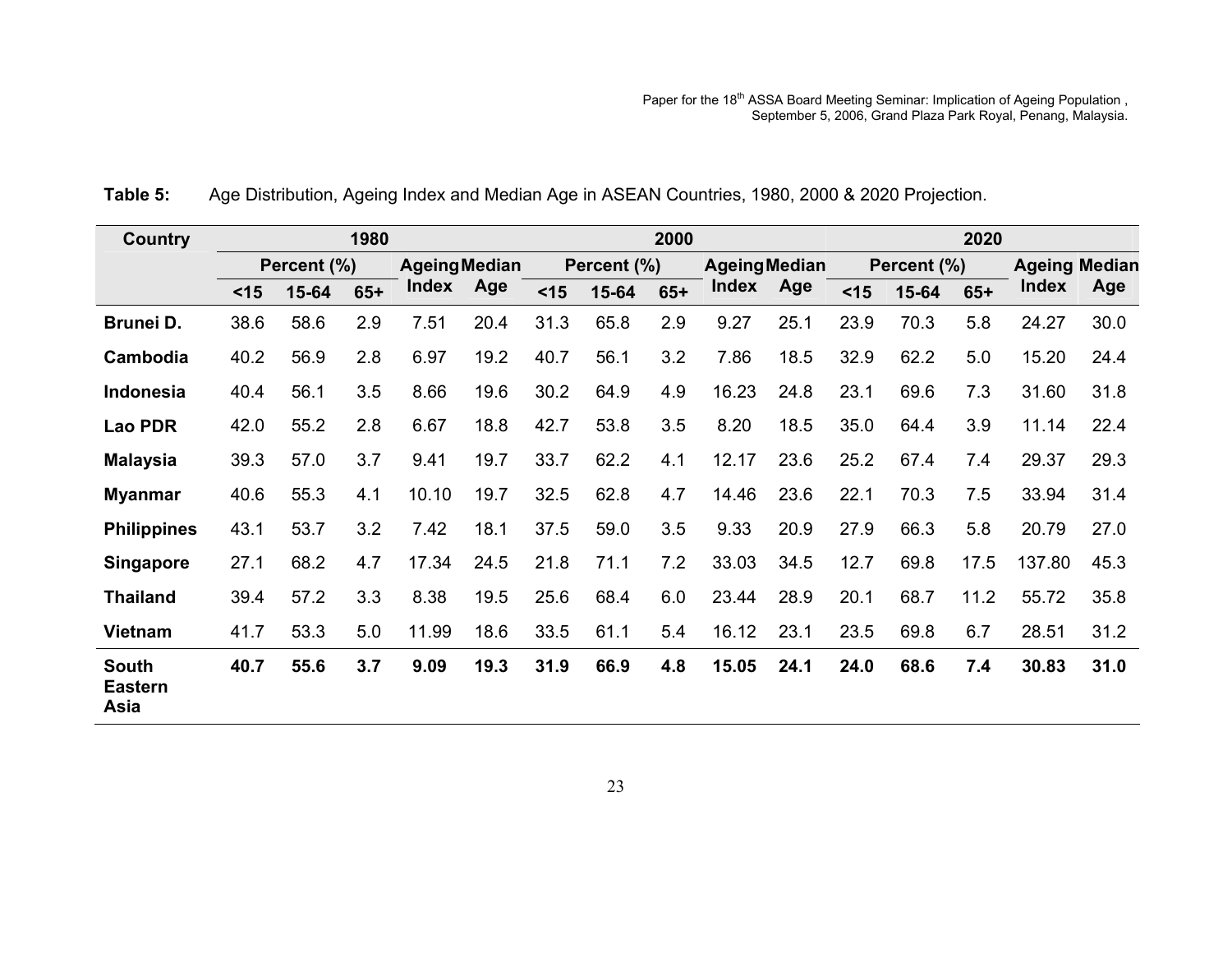#### Source: LABORSTA, International Labor Organization (ILO)**, Economically Active Population Estimates and Projections (EAPEP), Data Version 5: 1980-2020**, http://laborsta.ilo.org, 23 August 2006.

#### **Table 6: Summary of Population and Development Indicators for ASEAN Member Countries, 2004**

|                    |               |               |               | Crude        | <b>Crude</b> |                  |             | Life                 |          |                        |                         | <b>GDP</b> |              |
|--------------------|---------------|---------------|---------------|--------------|--------------|------------------|-------------|----------------------|----------|------------------------|-------------------------|------------|--------------|
| <b>Countries</b>   |               |               |               | <b>Birth</b> | <b>Death</b> |                  |             | <b>Expectancy at</b> |          |                        | per                     |            |              |
|                    | <b>Median</b> | <b>Ageing</b> | <b>Annual</b> | Rate         | Rate         | Total            |             | <b>Birth</b>         |          | <b>Percentage Aged</b> |                         | Capita     | <b>PPP</b>   |
|                    | Age           | Index*        | <b>Growth</b> | (per         | (per         | <b>Fertility</b> |             |                      |          | $15 -$                 |                         | (USD)      | <b>Index</b> |
|                    | (2000)        | (2000)        | Rate          | 1000         | 1000)        | Rate             | <b>Male</b> | Female               | $0 - 14$ | 64                     | $65+$                   | (2003)     | (2003)       |
| <b>Brunei</b>      | 25.7          | 16.1          | 2.2           | 22.8         | 2.8          | 2.4              | 74          | 79                   | 30       | 67                     | 3                       | 12 971     | 1.2          |
| Cambodia           | 17.4          | 9.9           | 2.4           | 33.6         | 10.0         | 4.6              | 55          | 60                   | 41       | 56                     | 3                       | 310        | 5.3          |
| <b>Indonesia</b>   | 24.6          | 24.7          | 1.2           | 20.2         | 7.2          | 2.3              | 65          | 69                   | 29       | 66                     | 5                       | 972        | 3.5          |
| <b>Lao PDR</b>     | 18.5          | 13.1          | 2.2           | 34.8         | 12.2         | 4.6              | 54          | 56                   | 41       | 55                     | 4                       | 362        | 5.0          |
| <b>Malaysia</b>    | 23.3          | 19.3          | 1.8           | 21.3         | 4.6          | 3.0              | 71          | 76                   | 33       | 63                     | $\overline{\mathbf{4}}$ | 4 1 7 5    | 2.3          |
| <b>Myanmar</b>     | 23.4          | 20.5          | 1.2           | 23.2         | 11.2         | 2.8              | 55          | 60                   | 32       | 63                     | 5                       | 179        | 7.6          |
| <b>Philippines</b> | 20.9          | 14.8          | 1.7           | 24.6         | 5.1          | 3.1              | 68          | 72                   | 36       | 60                     | 4                       | 987        | 4.4          |
| <b>Singapore</b>   | 34.5          | 48.3          | 1.8           | 10.3         | 4.4          | 1.3              | 77          | 81                   | 20       | 72                     | 8                       | 20 987     | 1.1          |
| <b>Thailand</b>    | 27.5          | 30.5          | 0.8           | 14.5         | 6.8          | 1.7              | 68          | 75                   | 23       | 70                     | $\overline{7}$          | 2 2 9 1    | 3.2          |
| <b>East Timor</b>  | 17.8          | 11.0          | 3.6           | 25.1         | 13.2         | 3.7              | 49          | 51                   | 34       | 63                     | 3                       | n/a        | n/a          |
| Vietnam            | 23.1          | 22.4          | 1.3           | 19.9         | 6.4          | 1.9              | 67          | 72                   | 31       | 64                     | 5                       | 481        | 5.1          |
| <b>ASEAN</b>       | 23.9          | 22.1          | 1.3           | 20.9         | 7.1          | 2.4              | 65          | 70                   | 32       | 63                     | 5                       | 4 0 4 2    | 3.2          |

Source: United Nations Economic and Social Commission for Asia and Pacific (2004) ESCAP Population Data Sheet.

Association of South East Asian Nations (2004) Selected ASEAN Indicators, 2003. Website: http://www.aseansec.org/home.htm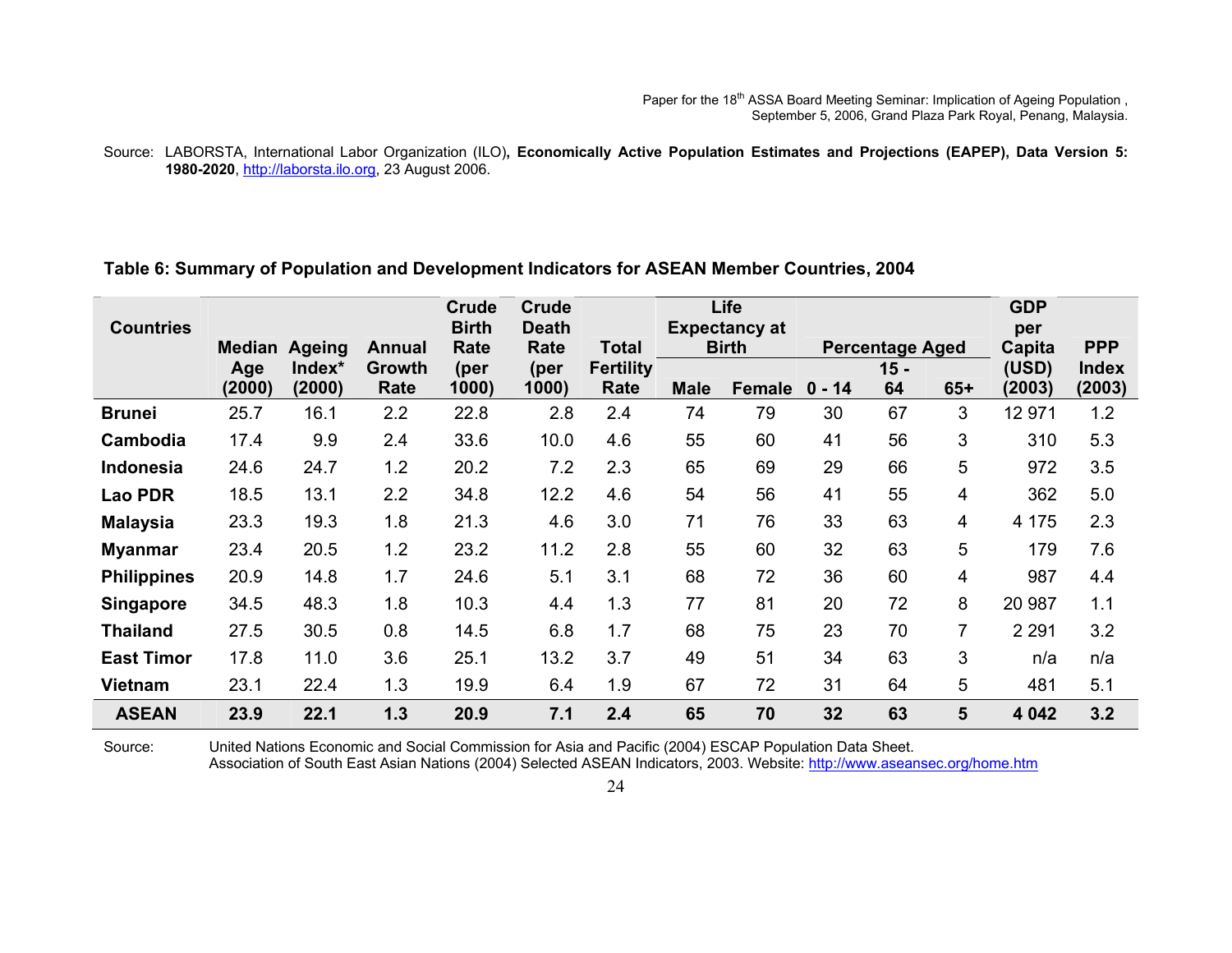Paper for the 18<sup>th</sup> ASSA Board Meeting Seminar: Implication of Ageing Population, September 5, 2006, Grand Plaza Park Royal, Penang, Malaysia.

Department of Statistics Malaysia (2004) Key Statistics. Website: http://www.statistics.gov.my/ Department of Statistics Singapore (2004) Latest Indicators 2003. Website: http://www.singstat.gov.sg/keystats/annual/indicators.html United Nations (2002) World Population Ageing 1950 – 2050

\* 60+ / <15 \* 100; n of older person for every hundred children

#### **Table 7: Dependency Ratio, Familial Dependency, Sex Ratio and Statutory Pensionable Age, 2000**

|                    |                      |                                       |                                 |                                                     |         |                                                 |                         | <b>Statutory</b><br><b>Retirement /</b><br>of Pension |            | Old Age Income Support<br><b>Programs</b> |                          |                                |  |
|--------------------|----------------------|---------------------------------------|---------------------------------|-----------------------------------------------------|---------|-------------------------------------------------|-------------------------|-------------------------------------------------------|------------|-------------------------------------------|--------------------------|--------------------------------|--|
|                    | Total                | Old Age<br><b>Dependenc Dependenc</b> | <b>Parent</b><br><b>Support</b> | <b>Familial</b><br>Dependency Sex Ratio Labor Force |         |                                                 | <b>Schemes</b><br>(% of | <b>Pensionable Age</b><br>(2002)                      |            | <b>Private Sector</b>                     |                          |                                |  |
| <b>Countries</b>   | y Ratio<br>< 15 > 65 | V<br>$65+$                            | <b>Ratio</b><br>85+/50-64       | (per 100)<br>60-79/40-59                            | $(60+)$ | (per 100 $\circ$ ) Participation<br>$(%) (65+)$ |                         | <b>Male</b>                                           | Femal<br>e | <b>Social</b><br>Ins.                     | <b>Provident F.</b>      | <b>Public</b><br><b>Sector</b> |  |
| <b>Brunei</b>      | 54.1                 | 5.0                                   | 2.1                             | 21.6                                                | 102.4   | 18.9                                            | 50.0                    | 55                                                    | 55         | $\overline{\phantom{0}}$                  | <b>ETF</b>               | Pension                        |  |
| Cambodia           | n/a                  | 5.2                                   | 1.1                             | 30.2                                                | 56.1    | 32.8                                            | n/a                     | n/a                                                   | n/a        | n/a                                       | n/a                      | n/a                            |  |
| Indonesia          | 55.2                 | 7.5                                   | 1.6                             | 40.3                                                | 84.5    | 39.8                                            | 15.5                    | 55                                                    | 55         | $\blacksquare$                            | <b>JAMSOSTEK</b>         | <b>TASPEN</b>                  |  |
| <b>Lao PDR</b>     | 86.0                 | 6.5                                   | 2.0                             | 39.4                                                | 88.0    | 41.3                                            | n/a                     | 60                                                    | 60         | n/a                                       | n/a                      | n/a                            |  |
| <b>Malaysia</b>    | 61.9                 | 6.7                                   | 2.2                             | 32.2                                                | 89.7    | 29.2                                            | 60.5                    | 56                                                    | 56         | $\overline{\phantom{a}}$                  | <b>EPF</b>               | Pension                        |  |
| <b>Myanmar</b>     | 60.5                 | 7.4                                   | 2.4                             | 35.7                                                | 86.9    | 51.5                                            | n/a                     | n/a                                                   | n/a        | $\qquad \qquad \blacksquare$              | n/a                      | n/a                            |  |
| <b>Philippines</b> | 69.7                 | 6.0                                   | 1.7                             | 33.6                                                | 83.0    | 42.5                                            | 28.3                    | 60                                                    | 60         | SSS                                       | Pag-IBIG                 | <b>GSIS</b>                    |  |
| <b>Singapore</b>   | 41.0                 | 10.2                                  | 4.4                             | 43.2                                                | 86.9    | 11.6                                            | 65.3                    | 62                                                    | 62         | $\blacksquare$                            | <b>CPF</b>               | <b>GESPF</b>                   |  |
| <b>Thailand</b>    | 46.8                 | 7.7                                   | 1.7                             | 38.8                                                | 82.9    | 28.4                                            | 25.1                    | 60                                                    | 60         | <b>OAP</b>                                | Provident F.             | <b>GPF</b>                     |  |
| <b>East Timor</b>  | n/a                  | 4.9                                   | 0.5                             | n/a                                                 | 96.7    | 48.0                                            | n/a                     | n/a                                                   | n/a        | n/a                                       | n/a                      | n/a                            |  |
| <b>Vietnam</b>     | 63.2                 | 8.7                                   | 4.0                             | 43.5                                                | 87.6    | 35.1                                            | 9.1                     | 60                                                    | 55         | <b>SIS</b>                                | $\overline{\phantom{0}}$ | PAYGO s.                       |  |
| <b>ASEAN</b>       | 58.9                 | 7.4                                   | 2.0                             | $\blacksquare$                                      | 84.6    | 38.0                                            |                         |                                                       |            |                                           |                          |                                |  |

Source: Social Security Administration (2003) Social Security Programs Throughout the World: Asia and the Pacific, 2002. Website: www.socialsecurity.gov/policy United Nations Economic and Social Commission for Asia and Pacific (2004) ESCAP Population Data Sheet.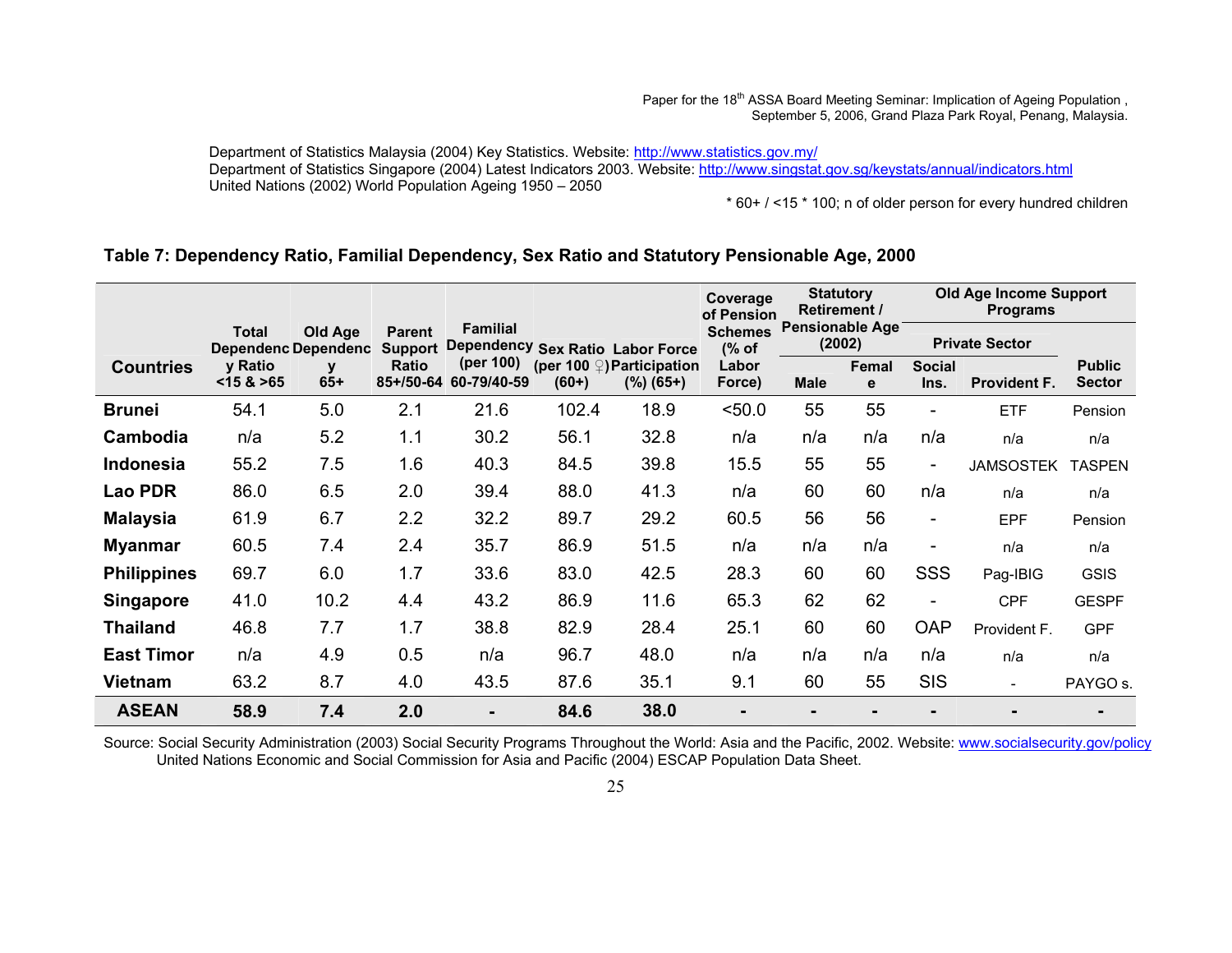Paper for the 18<sup>th</sup> ASSA Board Meeting Seminar: Implication of Ageing Population, September 5, 2006, Grand Plaza Park Royal, Penang, Malaysia.

UN World Population Prospects: The 2002 Revision Population Database, Website: http://esa.un.org/unpp/ United Nations (2002) World Population Ageing 1950 – 2050 Holzmann, MacArthur & Sin (2000). Pension Systems in East Asia and the Pacific: Challenges and Opportunities, Website: http://wbln0018.worldbank.org/

2. Jaminan Sosial Tenaga Kerja, JAMSOSTEK 5. Central Provident Fund, CPF<br>3. Employees Provident Fund, EPF 6. Government Pension Fund, GPF

- 
- Note: 1. Employee's Trust Fund, ETF 4. Social Security System, SSS 7. Social Insurance Scheme, SIS<br>2. Jaminan Sosial Tenaga Kerja, JAMSOSTEK 5. Central Provident Fund, CPF 8. Government Service Insurance System, GSIS
	- 9. Gov. Employee Scheme & Pension Fund, GESPF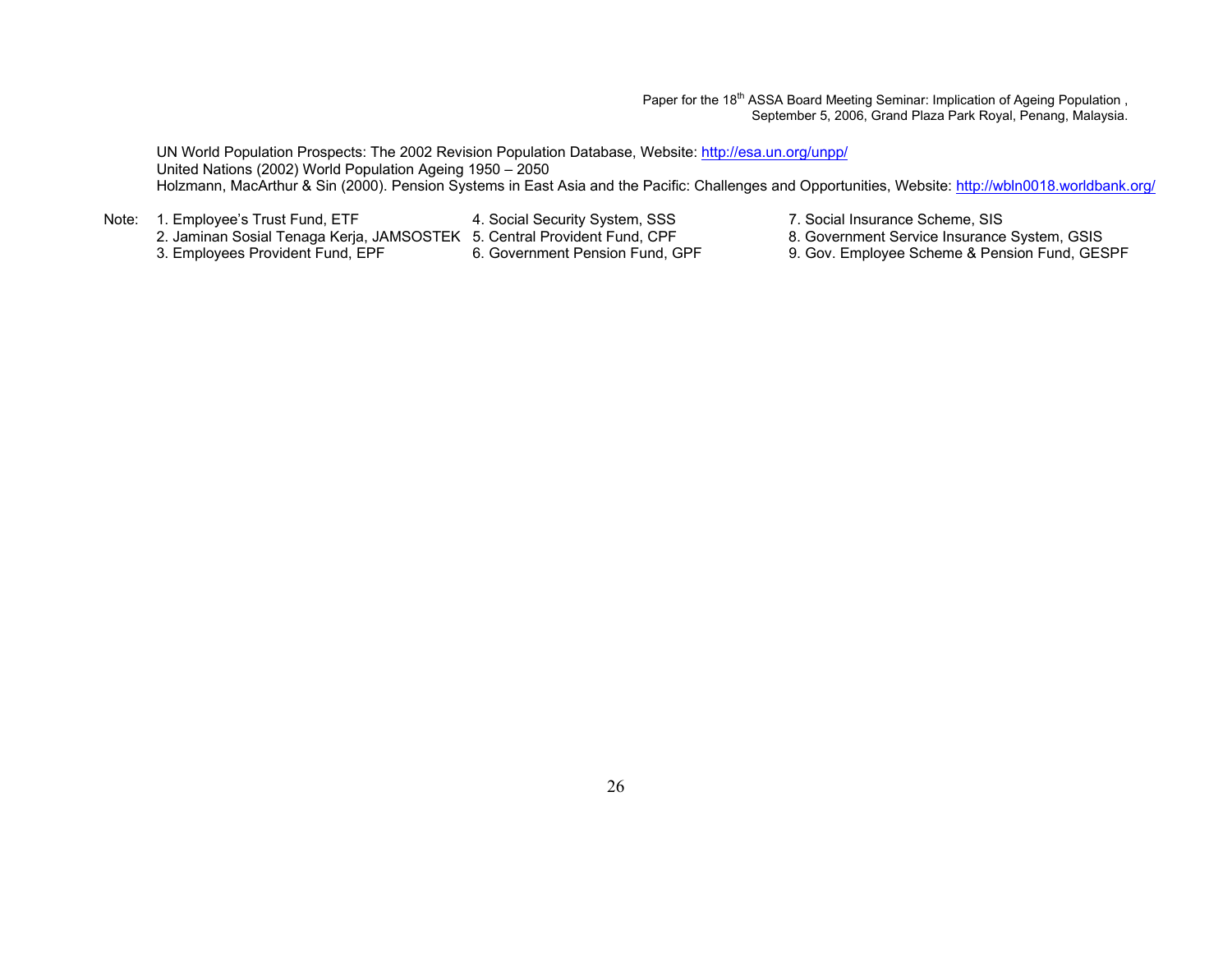

# The Classic Stages of Demographic Transition

Note: Natural increase or decrease is produced from the difference between the number of births and deaths.

#### **Figure 1:** The Demographic Transition Model.

Source: McFalls Jr. J. A. (2003) Population: A Lively Introduction,  $4<sup>th</sup>$  Edition. Population Bulletin, 58(4), p. 34.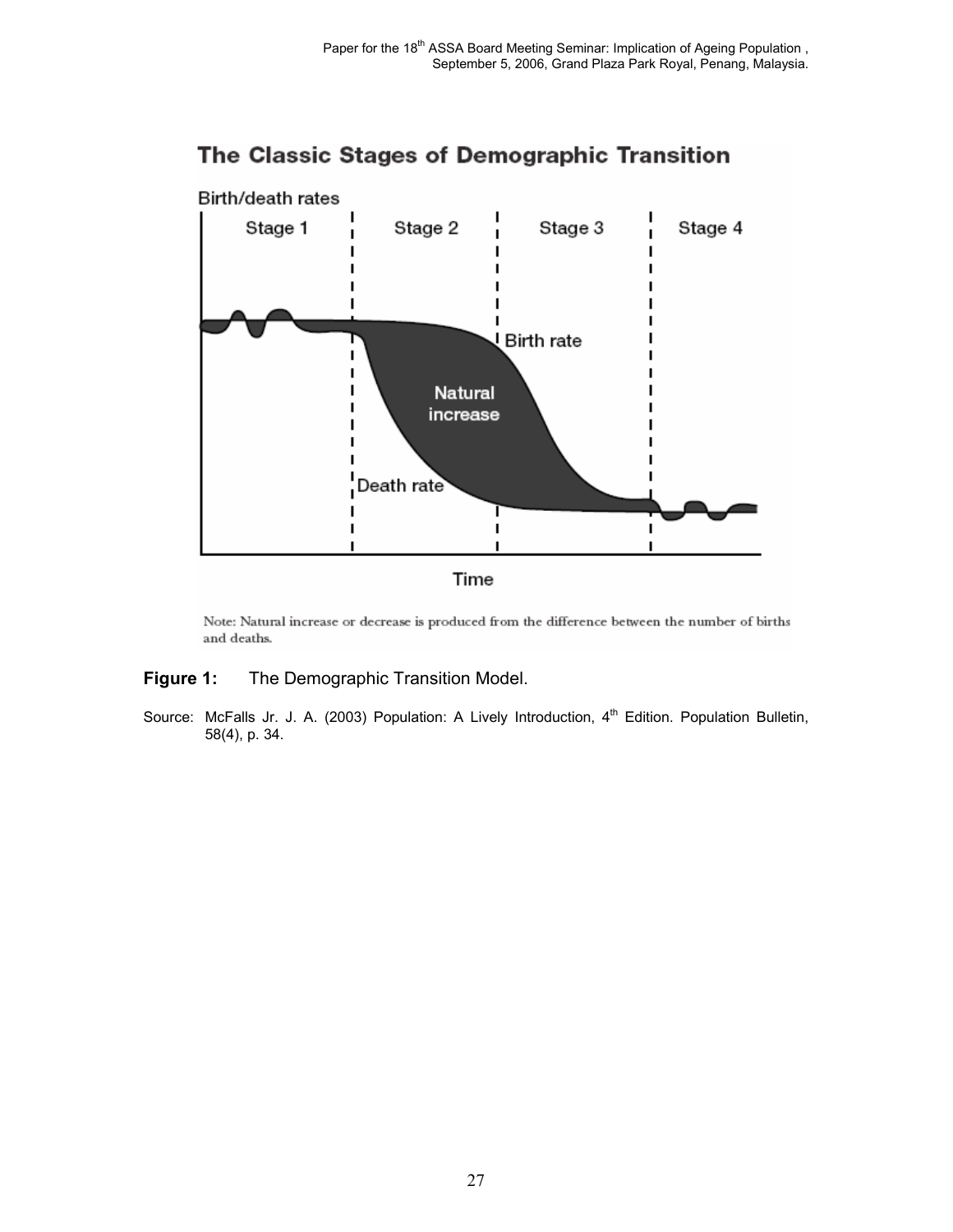Paper for the 18<sup>th</sup> ASSA Board Meeting Seminar: Implication of Ageing Population, September 5, 2006, Grand Plaza Park Royal, Penang, Malaysia.











Source: Population Division of the Department of Economic and Social Affairs [DESA] of the United Nations Secretariat**, World Population Prospects: The 2004 Revision and World Urbanization Prospects: The 2003 Revision**, http://esa.un.org/unpp, 24 August 2006.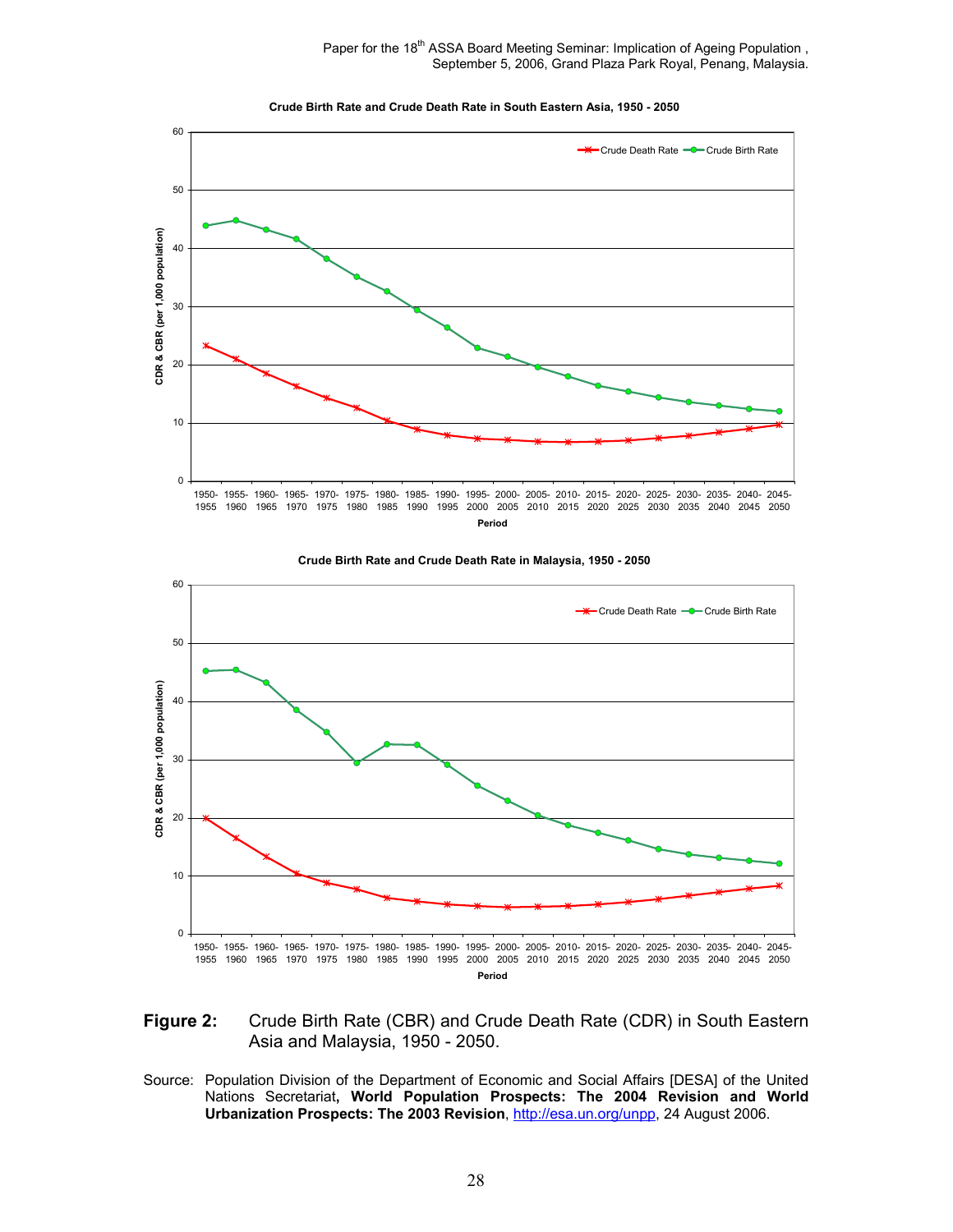Paper for the 18<sup>th</sup> ASSA Board Meeting Seminar: Implication of Ageing Population, September 5, 2006, Grand Plaza Park Royal, Penang, Malaysia.

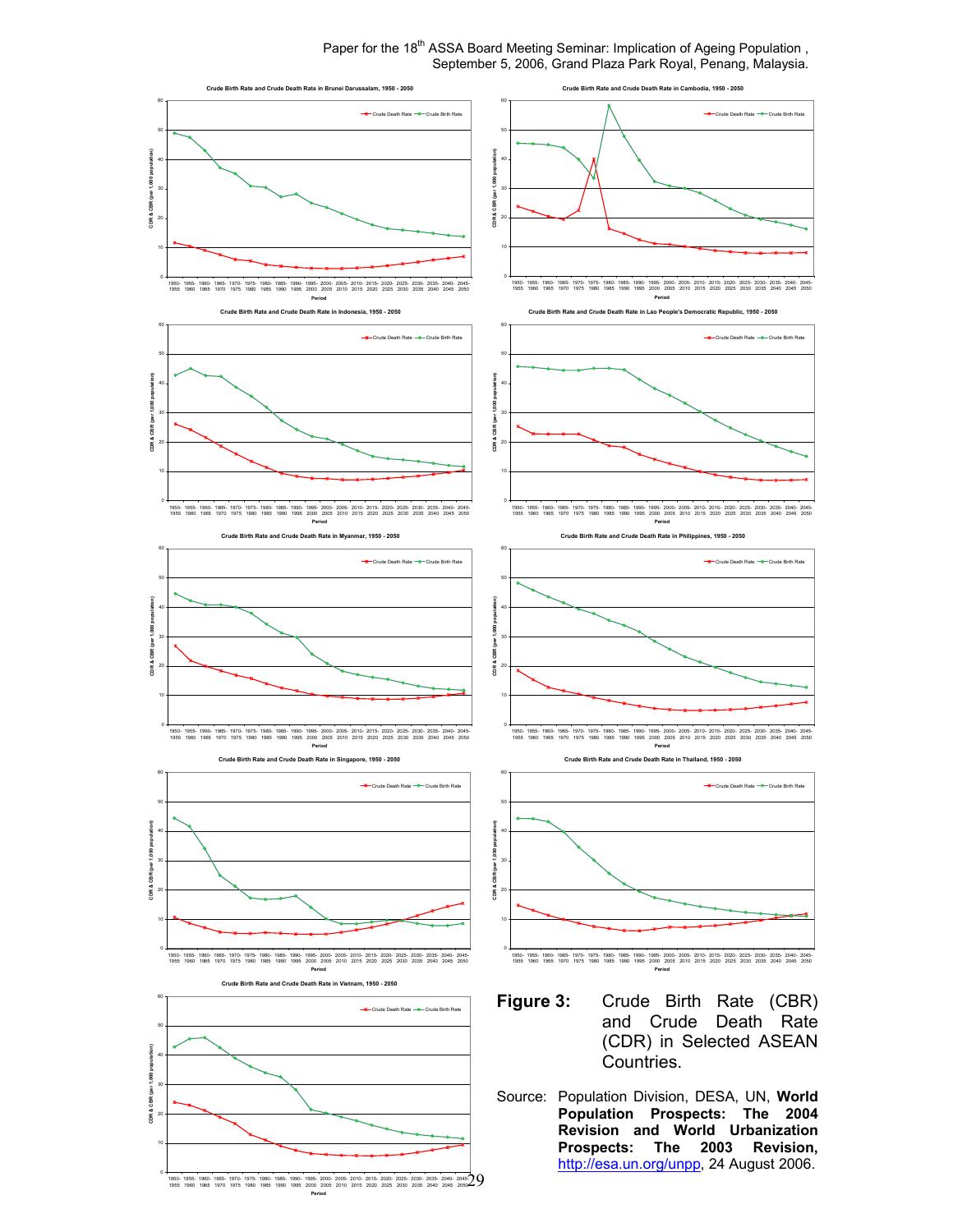

**Crude Birth Rate and Crude Death Rate in Malaysia by Ethnicity, 1963 - 2005**

**Figure 4:** Crude Birth Rate (CBR) and Crude Death Rate (CDR) in Malaysia by Ethnicity, 1963 - 2005.

Source: Department of Statistics, Malaysia (2001). **Vital Statistics Time Series, 1963-1998**. Putrajaya: DOSM. Department of Statistics, Malaysia (2002). **Yearbook Statistics of Malaysia, 2002**. Putrajaya: DOSM. Department of Statistics, Malaysia (2005). **Yearbook Statistics of Malaysia, 2005**. Putrajaya: DOSM.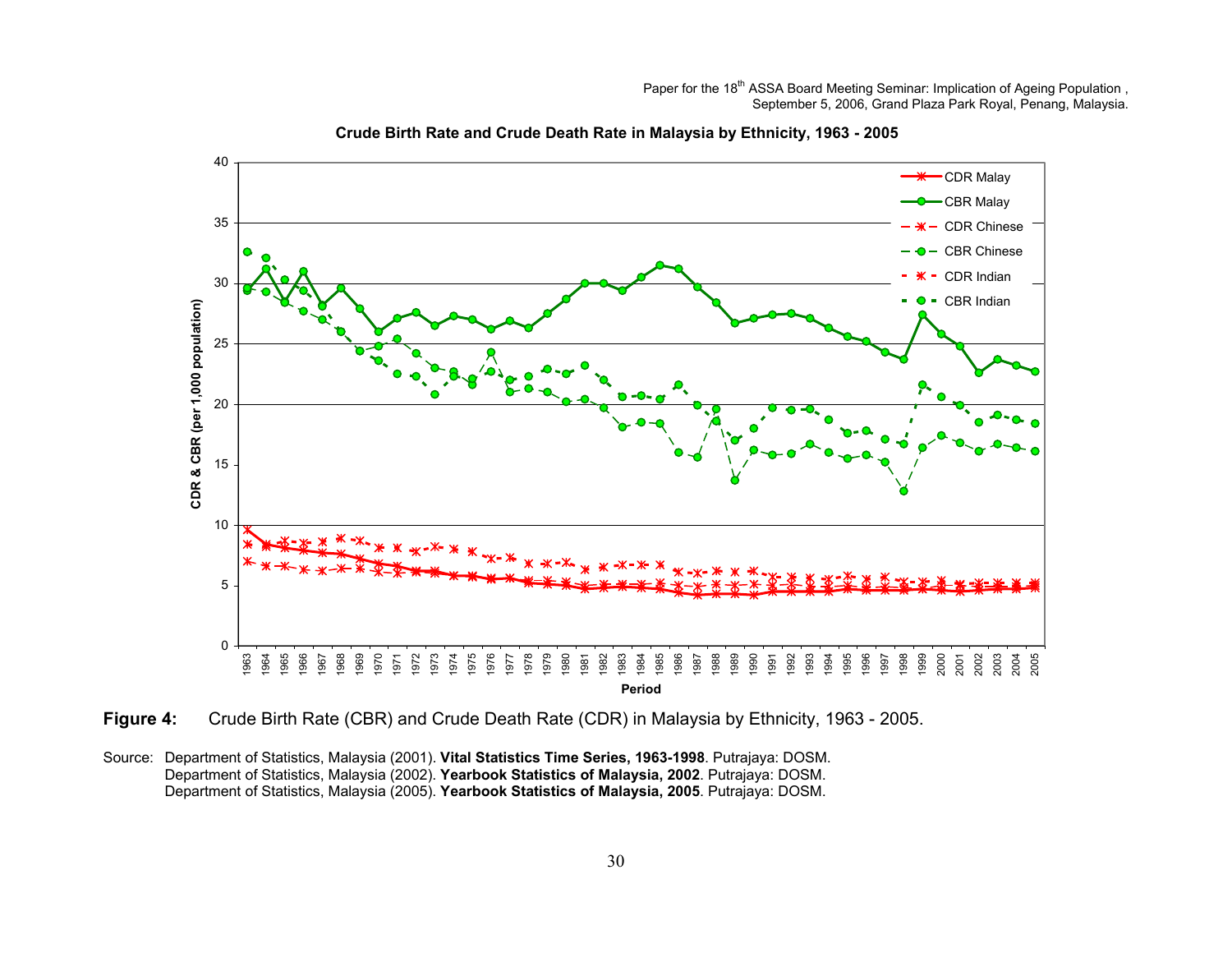

**Total Fertility Rate (TFR) in South Eastern Asia, 1950 - 2050**

**Figure 5:** Total Fertility Rate (Children per Woman) in South Eastern Asia, 1950 - 2050.

Source: Population Division of the Department of Economic and Social Affairs [DESA] of the United Nations Secretariat**, World Population Prospects: The 2004 Revision and World Urbanization Prospects: The 2003 Revision**, http://esa.un.org/unpp, 24 August 2006.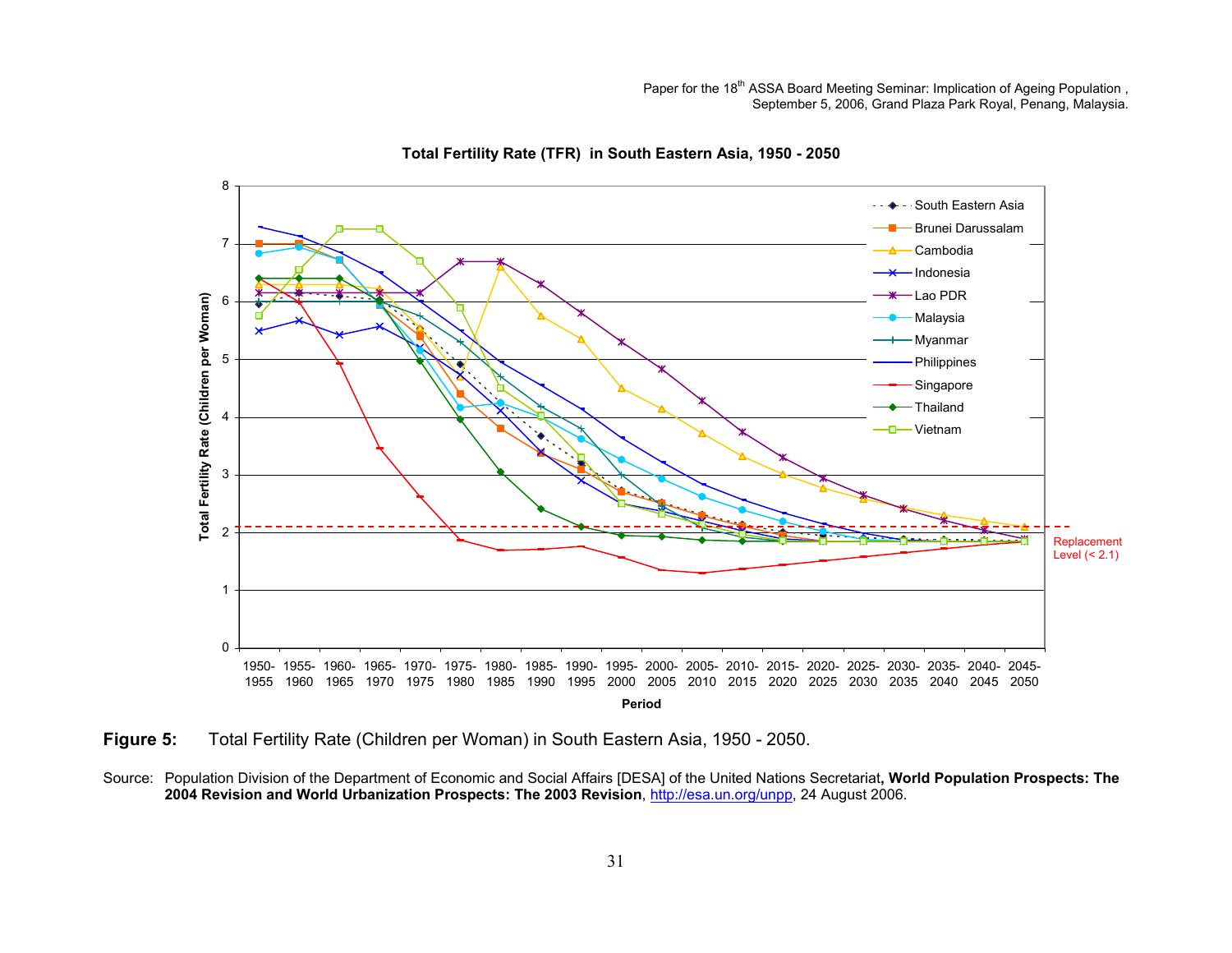

**Life Expectancy at Birth in South Eastern Asia, 1950 - 2050**

**Figure 6:** Life Expectancy at Birth in ASEAN Countries, 1950 - 2050.

Source: Population Division of the Department of Economic and Social Affairs [DESA] of the United Nations Secretariat**, World Population Prospects: The 2004 Revision and World**  Urbanization Prospects: The 2003 Revision, http://esa.un.org/unpp, 24 August 2006.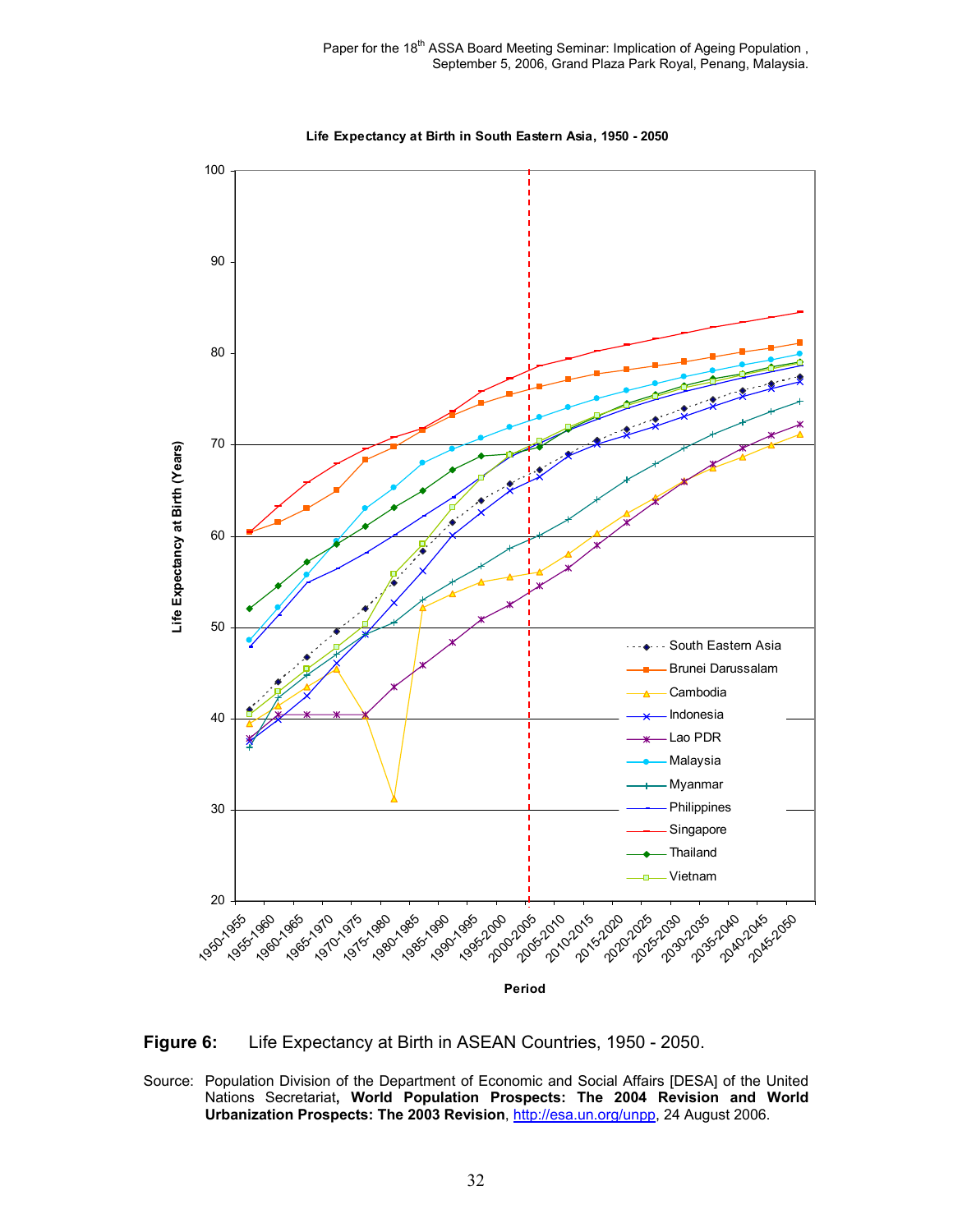Paper for the 18<sup>th</sup> ASSA Board Meeting Seminar: Implication of Ageing Population, September 5, 2006, Grand Plaza Park Royal, Penang, Malaysia.



**Population Aged 0-14, 60+ and 65+ in South Eastern Asia, 1950 - 2050**



**Population Aged 0-14, 60+ and 65+ in Malaysia, 1950 - 2050**

- **Figure 7:** Percentage of Population Aged 0-14, 60+ and 65+ in South Eastern Asia and Malaysia, 1950 - 2050.
- Source: Population Division of the Department of Economic and Social Affairs [DESA] of the United Nations Secretariat**, World Population Prospects: The 2004 Revision and World Urbanization Prospects: The 2003 Revision**, http://esa.un.org/unpp, 22 August 2006.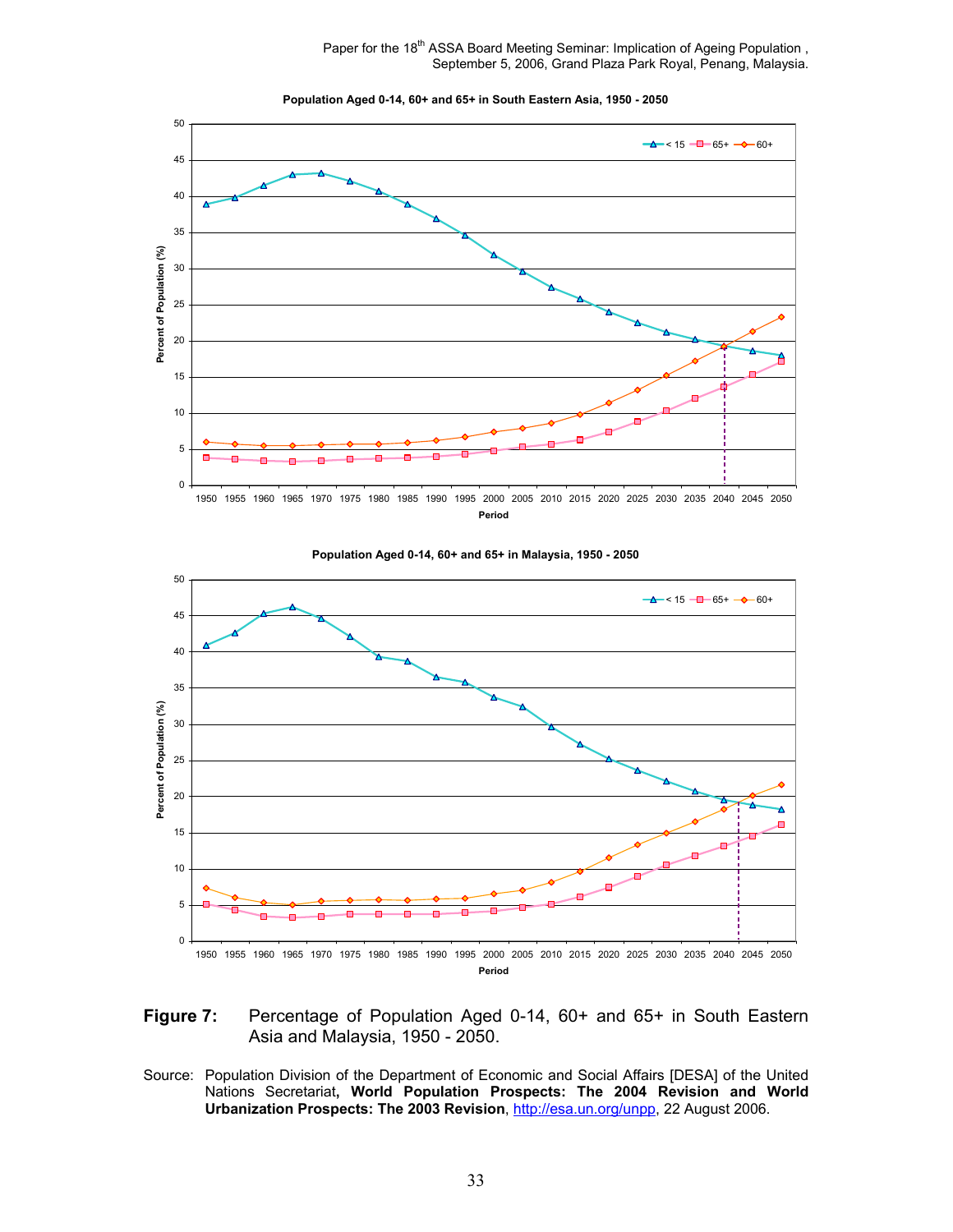Paper for the 18<sup>th</sup> ASSA Board Meeting Seminar: Implication of Ageing Population, September 5, 2006, Grand Plaza Park Royal, Penang, Malaysia.

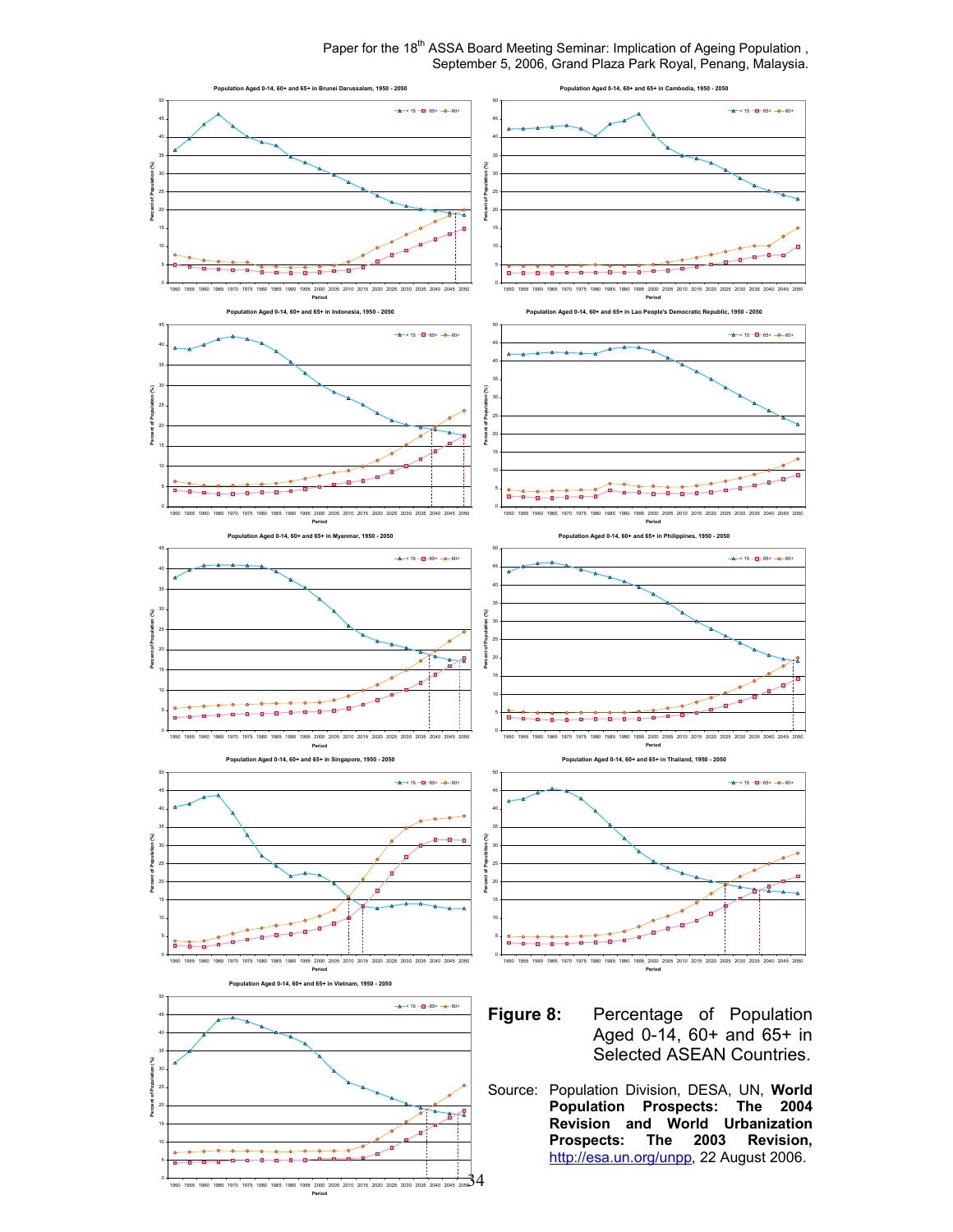Paper for the 18<sup>th</sup> ASSA Board Meeting Seminar: Implication of Ageing Population, September 5, 2006, Grand Plaza Park Royal, Penang, Malaysia.



**Figure 9:** Age-sex Structure in South Eastern Asia and Malaysia, 2000 & 2050.

Source: Population Division of the Department of Economic and Social Affairs [DESA] of the United Nations Secretariat**, World Population Prospects: The 2004 Revision and World Urbanization Prospects: The 2003 Revision**, http://esa.un.org/unpp, 22 August 2006.